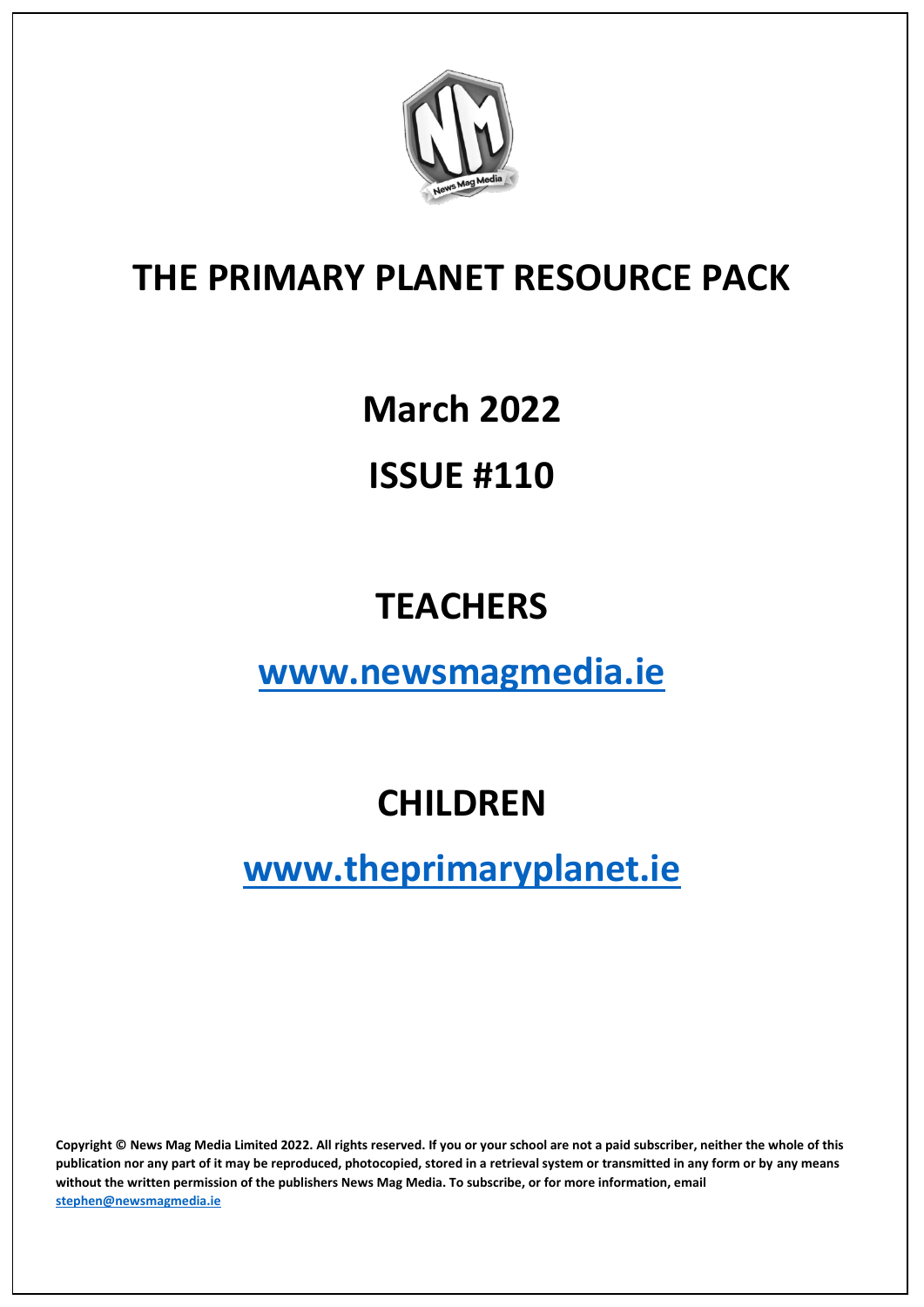## **Vocabulary Constabulary (1)**

#### **Are you a good detective? The Vocabulary Constabulary needs your help.**

You can often detect the meaning of a word or phrase by reading it in context, that is, by reading the other words around it in a piece of text. Find the page, article or paragraph in TPP and then detect the word or phrase that solves the clue to its meaning. The number of letters and the starting letter of the solution are in brackets after each clue.

| <b>LOCATION, Article/Paragraph</b> |                             | <b>CLUE</b> (number of letters, first letter)         |
|------------------------------------|-----------------------------|-------------------------------------------------------|
|                                    | 1. P3 Pro-Russian Republics | Made an attack in return for a similar attack. (10,r) |
|                                    | 2. P4 Garda Makeover        | Spoken or done by an unnamed person. (11,a)           |
|                                    | 3. P4 Mary Grace            | Forced or obliged to do something. (9,c)              |
|                                    | 4. P6 Hidden Mosaic         | Luxurious, elaborate. (6,l)                           |
|                                    | 5. P7 Paintbox              | Aim, objective, desired result. (4,g)                 |
|                                    | 6. P8 Typhoid               | Polluted, defiled, poisoned. (12,c)                   |
|                                    | 7. P8 A legal challenge     | Magazine, newspaper, book etc. (11,p)                 |
|                                    | P10 Spoilsport?<br>8.       | Rebuked, chastised, reprimanded. (7,s)                |
|                                    | 9. P10 The Rainbow Village  | Famous people. (11,c)                                 |
|                                    | 10. P10  Gone Batty         | Strong reaction of anger, shock or indignation. (7,0) |
|                                    |                             |                                                       |

#### **Your answers I**

|  |  | In alphabetical order |  |
|--|--|-----------------------|--|
|  |  |                       |  |

| $1. \,$          |  |
|------------------|--|
| 2.               |  |
| $\overline{3}$ . |  |
| 4.               |  |
| 5.               |  |
| 6.               |  |
| 7.               |  |
| 8.               |  |
| 9.               |  |
| 10.              |  |

| $1. \,$          |  |
|------------------|--|
| 2.               |  |
| 3.               |  |
| $\overline{4}$ . |  |
| 5.               |  |
| 6.               |  |
| $\overline{7}$ . |  |
| 8.               |  |
| $\overline{9}$ . |  |
| 10.              |  |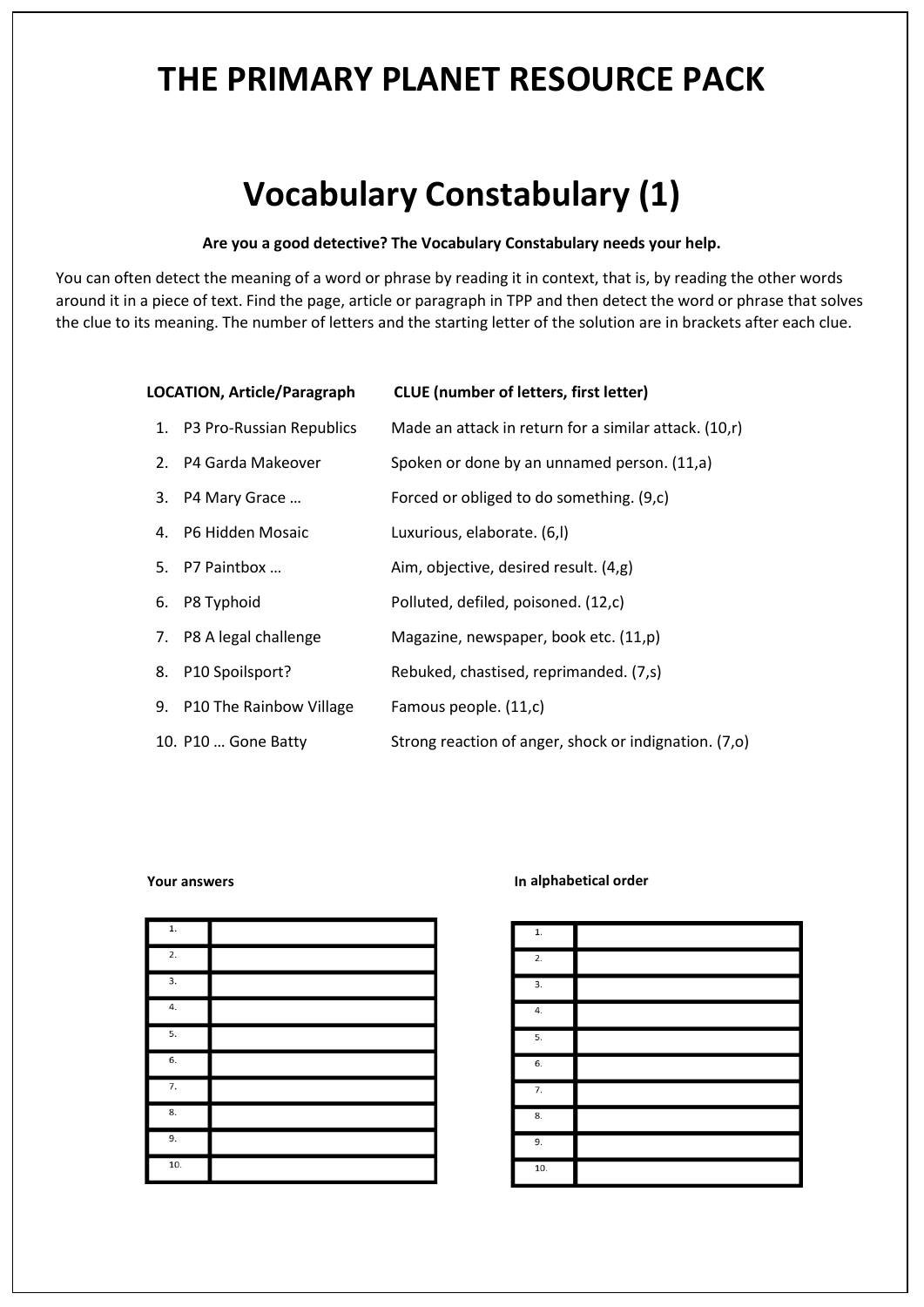## **Vocabulary Constabulary (2)**

#### **Are you a good detective? The Vocabulary Constabulary needs your help.**

You can often detect the meaning of a word or phrase by reading it in context, that is, by reading the other words around it in a piece of text. Find the page, article or paragraph in TPP and then detect the word or phrase that solves the clue to its meaning. The number of letters and the starting letter of the solution are in brackets after each clue.

| <b>LOCATION, Article/Paragraph</b> |                         | <b>CLUE</b> (number of letters, first letter)   |
|------------------------------------|-------------------------|-------------------------------------------------|
|                                    | 1. P11 Turning Red      | Noisy, boisterous, exuberant. (12,r)            |
|                                    | 2. P11 Turning Red      | Transformation, mutation, change. (13,m)        |
|                                    | 3. P11 Ron's Gone Wrong | Unplanned, impulsive, impetuous. (11,s)         |
|                                    | 4. P12 Wacky Wheels     | Measuring device giving a visual display. (5,g) |
|                                    | 5. P13 And bad          | Without having to think about it. (13,i)        |
|                                    | 6. P15 The Wreck Buoy   | Fierce, violent, merciless. (9,f)               |
|                                    | 7. P16 Within the Earth | Disturbance, agitation, unrest. (7,t)           |
|                                    | 8. P17 Devastation      | Apart. (7,a)                                    |
|                                    | 9. P17 Landfall         | Cause to overbalance and fall. (6,t)            |
|                                    | 10. P19 Vegetation      | Life scientist, wildlife expert. (10,n)         |

#### **Your answers**

|  | In alphabetical order |  |
|--|-----------------------|--|
|  |                       |  |

| $1. \,$          |  |
|------------------|--|
| 2.               |  |
| 3.               |  |
| 4.               |  |
| 5.               |  |
| $\overline{6}$ . |  |
| $\overline{7}$ . |  |
| 8.               |  |
| 9.               |  |
| 10.              |  |

| ${\bf 1}.$       |  |
|------------------|--|
| 2.               |  |
| 3.               |  |
| 4.               |  |
| 5.               |  |
| 6.               |  |
| 7.               |  |
| $\overline{8}$ . |  |
| $\overline{9}$ . |  |
| 10.              |  |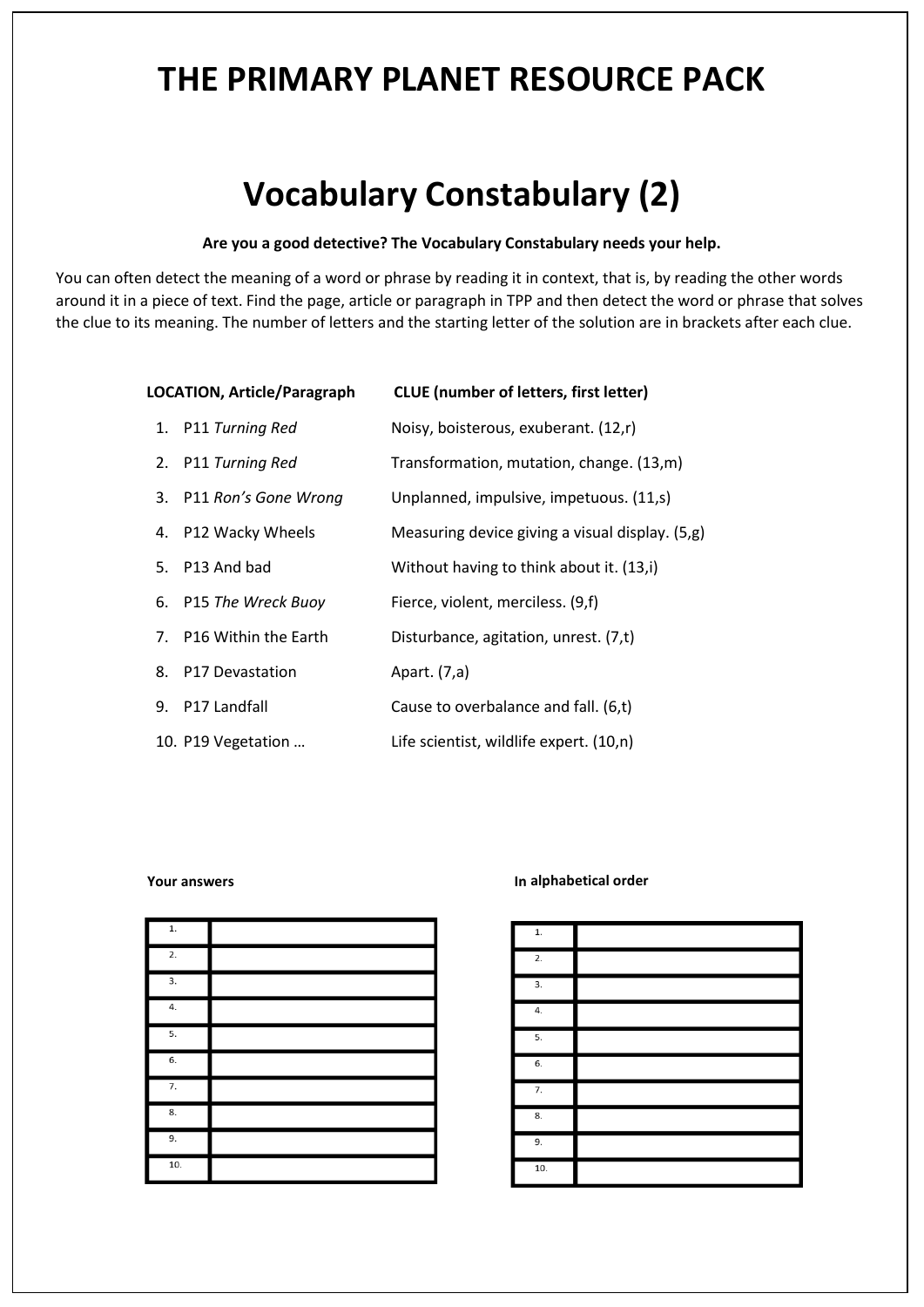# **Vocabulary Constabulary (3)**

#### **Are you a good detective? The Vocabulary Constabulary needs your help.**

You can often detect the meaning of a word or phrase by reading it in context, that is, by reading the other words around it in a piece of text. Find the page, article or paragraph in TPP and then detect the word or phrase that solves the clue to its meaning. The number of letters and the starting letter of the solution are in brackets after each clue.

| LOCATION, Article/Paragraph |                      |                             | <b>CLUE</b> (number of letters, first letter)  |
|-----------------------------|----------------------|-----------------------------|------------------------------------------------|
|                             | 1. P19 Safety        |                             | Risks or dangers. (7,h)                        |
|                             | 2. P21 Maths Story   |                             | Small showy trinkets or decorations. (7,b)     |
|                             | 3. P22 The ISS       |                             | Extremely useful, vital, indispensable. (10,i) |
|                             | 4. P22 Wrap up       |                             | Shabby, in poor condition. (5,t)               |
|                             |                      | 5. P23  Irish telescope     | Taken apart, deconstructed. (9,m)              |
|                             |                      | 6. P24 Goodnight Mister Tom | An accurate and deep understanding. (7,i)      |
|                             |                      | 7. P25 Blackbeard and       | Plunge, fall headlong, nosedive. (7,p)         |
|                             | 8. P29  camel jockey |                             | Enthusiastic about, obsessed with. (6,h)       |
|                             |                      | 9. P30 An Unwanted Treble   | Replaced by someone else. (11,s)               |
|                             | 10. P31 Dublin on    |                             | Ranking, position, standing. (6,s)             |
|                             |                      |                             |                                                |

| $1. \,$          |  |
|------------------|--|
| $\overline{2}$ . |  |
| $\overline{3}$ . |  |
| $\overline{4}$ . |  |
| 5.               |  |
| $\overline{6}$ . |  |
| $\overline{7}$ . |  |
| 8.               |  |
| 9.               |  |
| 10.              |  |

#### **Your answers**  *Your answers Alphabetical* **order**

| ${\bf 1}.$       |  |
|------------------|--|
|                  |  |
| 2.               |  |
| 3.               |  |
| $\overline{4}$ . |  |
| 5.               |  |
| 6.               |  |
| 7.               |  |
| 8.               |  |
| 9.               |  |
| 10.              |  |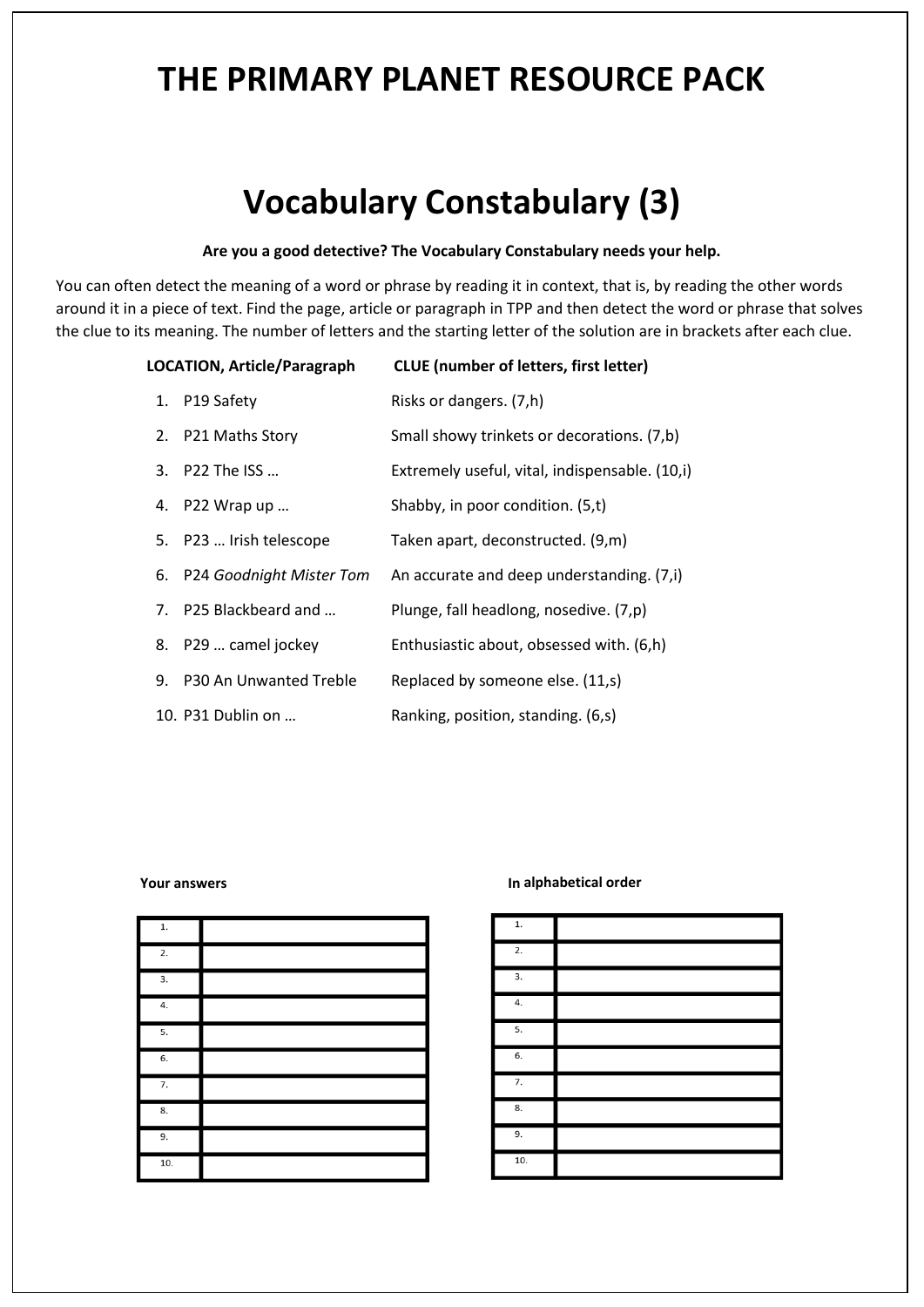# **Edit the Editor (1)**

**Read through the article from this month's magazine and see if you can spot the 10 spelling mistakes.**

#### **Garda Makeover (Page 4)**

No smokeing, no chewing gum, no hands in pockets, no jeans or runners, shirts tucked in, top button closed, no long sleeves rolled up, no visible tatoos, hair short above the ear, collar-length or tied-up for femails, no hair dye with '*unnatural colours*', only one set of small stud earrings …

School rules? No – just *some* rules from the new Garda dress-code. Old-fashened? The Garda point out how up to date they are – for example, gardaí can now grow beerds, Sikhs can wear their turbans and Muslim women can wear the hijab under the Garda cap as long as their faces are visible.

It's the 100<sup>th</sup> anniversery of [An Garda Síochána](about:blank) this year and only the third time they have updated the uniform. The new uniform includes a two-tone soft-shell jacket, a two-tone waterproofe jacket, a blue polo shirt and operational trousers. No more shirts and ties, except on formal occasions.

More practickal and comfortable, yes, but reactions from gardaí were not good. One said (anonomously): 'I think they're awful.' Another: 'The light blue polo shirt is horrendus. What's wrong with navy?' Another: 'The two-tone jackets are like unused costumes from *Star Trek*.'

So, what do *you* think of it?

| $1. \,$          |  |
|------------------|--|
| 2.               |  |
| $\overline{3}$ . |  |
| 4.               |  |
| 5.               |  |
| $\overline{6}$ . |  |
| 7.               |  |
| 8.               |  |
| $\overline{9}$ . |  |
| 10.              |  |

**Misspelt word Correct Spelling** 

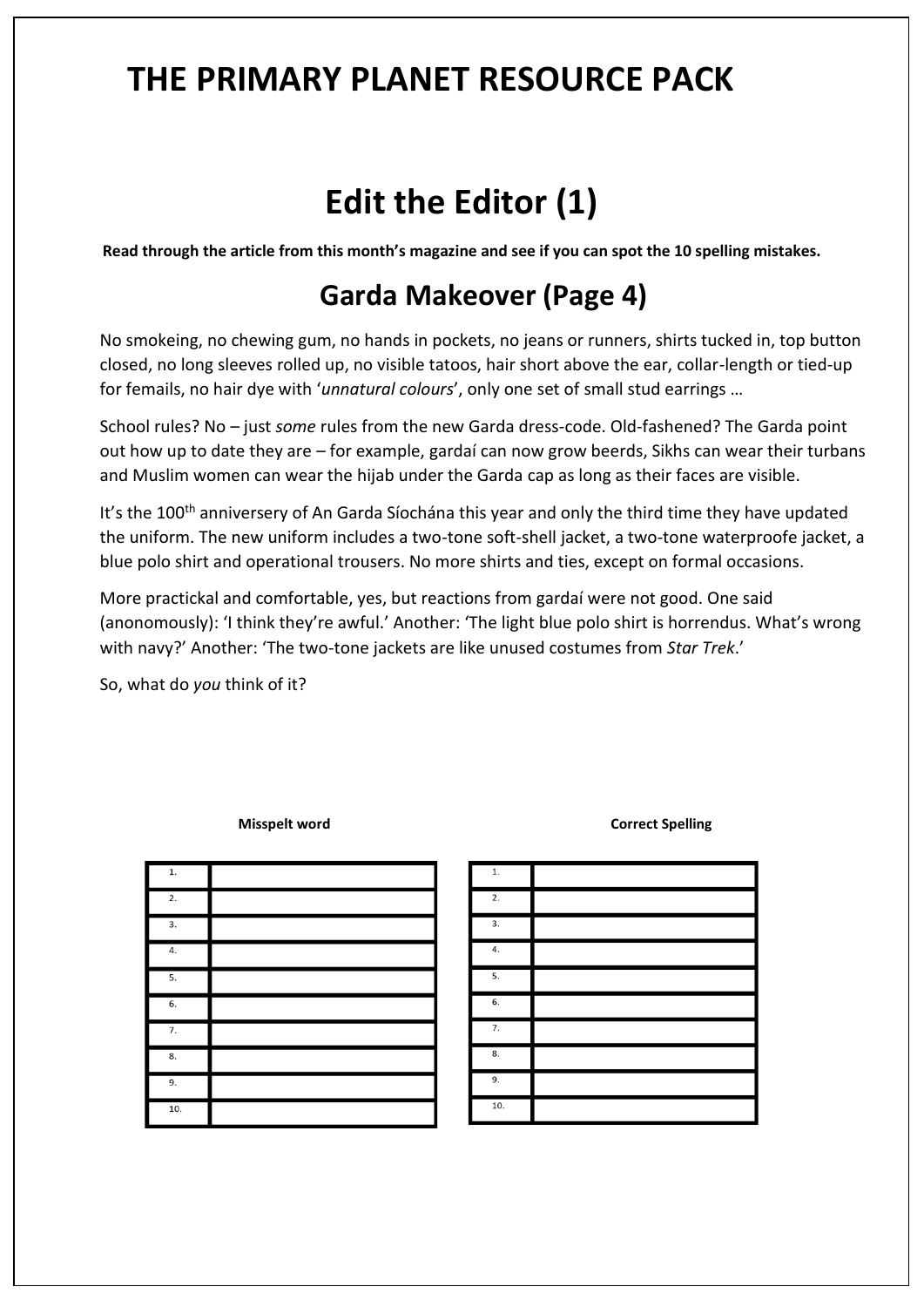# **Edit the Editor (2)**

**Read through the article from this month's magazine and see if you can spot the 10 spelling mistakes.**

#### **Hidden Mosaic (Page 6)**

Last month, a large Roman mosaic, thought to be around 1,800 years old, was discuvered on a construction sight near London's tallest building, the Shard.

Archeologists from the Museum of London Archaeology (MOLA) were working on excavashions at an old city-centre carpark when they came across the artwork. They think it was part of an anciant Roman dineing room belonging to a Roman *mansio* (hotel).

Speaking to news outlet CNN, Sophie Jackson from MOLA said, 'It is a really, really special find,' and went on to explain how incredable it was that the mosaic had survived all this time.

Although further investagations are still being carried out on what is believed to be the largest area of Roman mosaic found in London in more than half a sentury, it is hoped the amazing artwork can go on publick display in the near future.

#### **Did you know?**

A mosaic is an art piece (usually a picture or pattern) made from small pieces of coloured stone, glass or ceramic that is glued onto a floor or a wall.

**Misspelt word Correct Spelling** 

| $1. \,$ |  |
|---------|--|
| 2.      |  |
| 3.      |  |
| 4.      |  |
| 5.      |  |
| 6.      |  |
| 7.      |  |
| 8.      |  |
| 9.      |  |
| 10.     |  |

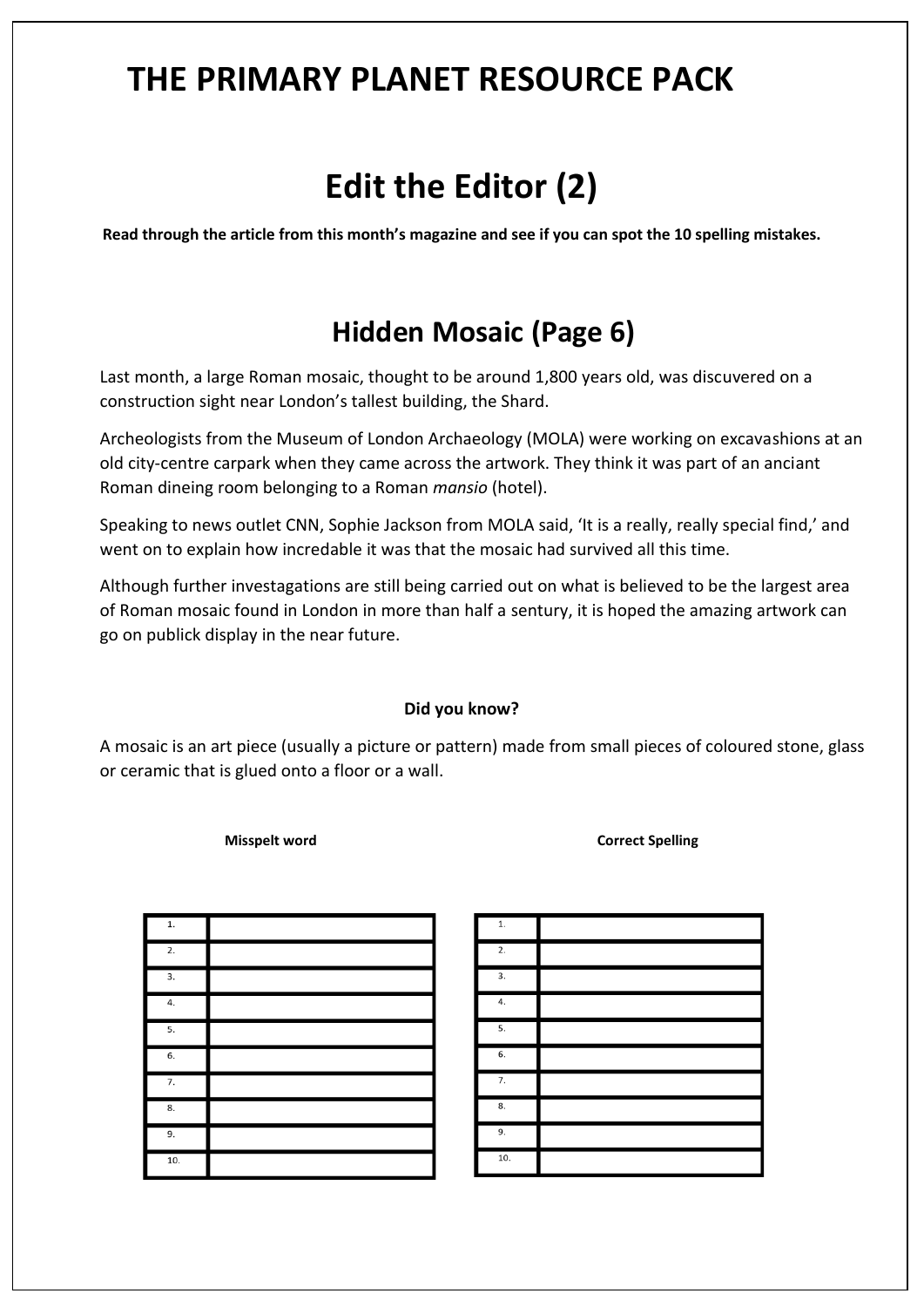# **Edit the Editor (3)**

**Read through the article from this month's magazine and see if you can spot the 10 spelling mistakes.**

#### **Céad Míle Fáilte (Page 4)**

In Irish we don't just say '*Welcome*' – we say, '*A hundred thousand welcomes!*' And now we are giving a warm welcome to immigrants living illegaly in Ireland.

They can now live and work legally here if they have been here for at least fore years, or three years if they have children. They can even applie for Irish citizenship, provided that they have no crimenal record.

There are at least 17,000 illegal immigrants here (including 3000 children) – it's probably much more – but there will be no cap (limit) on the number of people alowed to stay. (Of coarse, this number doesn't include members of the EU, like our Polish comunity, who already have a legal right to live and work here.)

Many of our immigrants are fleeing from war, danger or poverty and badly need shelter here. Imagin their joy and releif at this wonderful opportunity to become legal citizens of Ireland.

We need to always remember that millions of Irish people had to emigrate to countries like America during the Great Famine and other hard times. So, we're really just paying it back.

| $1. \,$          |  |
|------------------|--|
| 2.               |  |
| 3.               |  |
| 4.               |  |
| 5.               |  |
| 6.               |  |
| $\overline{7}$ . |  |
| 8.               |  |
| 9.               |  |
| 10.              |  |

**Misspelt word Correct Spelling** 

| $1.$             |  |
|------------------|--|
| 2.               |  |
| 3.               |  |
| 4.               |  |
| 5.               |  |
| 6.               |  |
| $\overline{7}$ . |  |
| 8.               |  |
| 9.               |  |
| 10.              |  |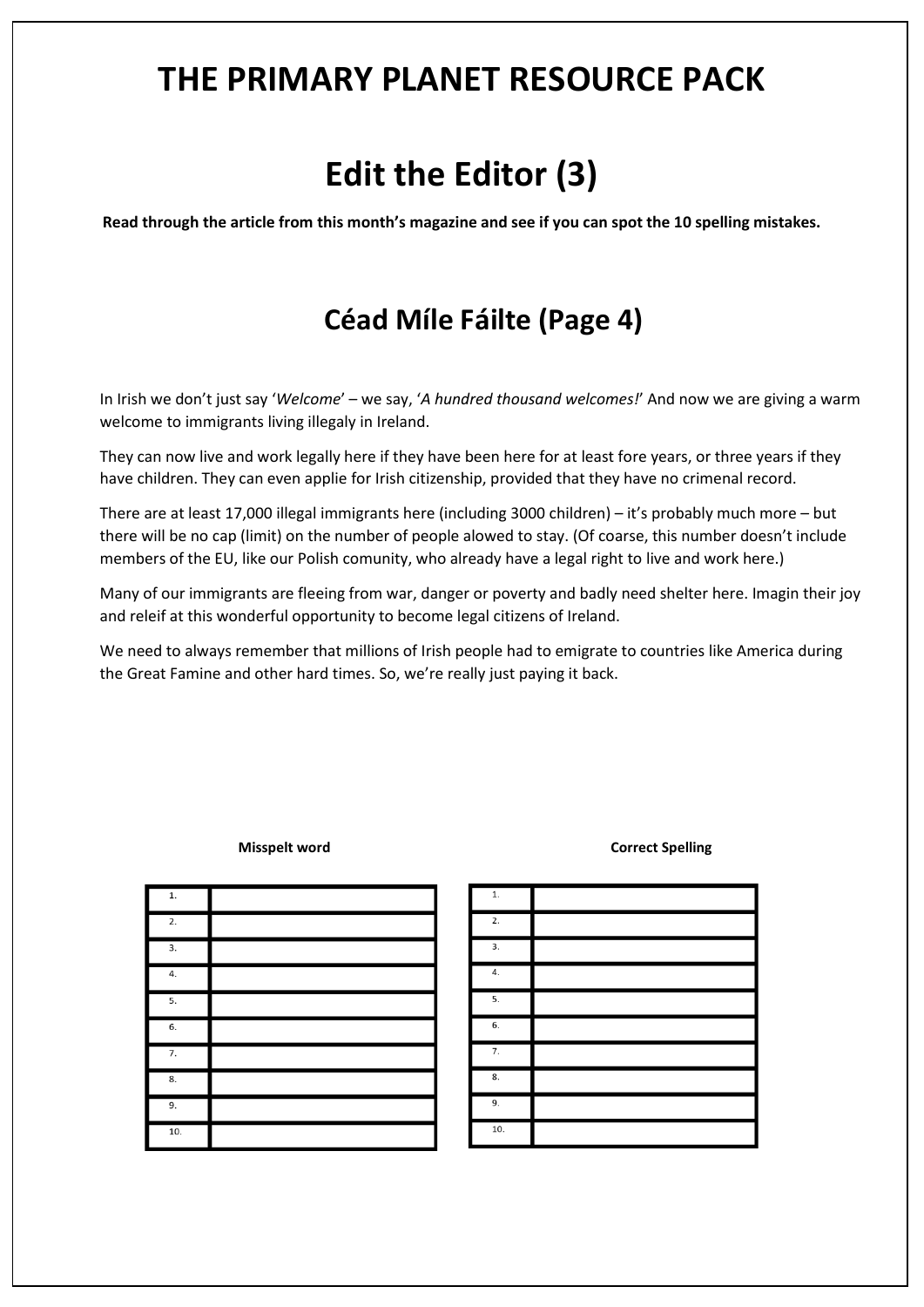# **Cloze Test (1)**

**Read through the words in the Word Bank first and make sure you understand them. Then, read the article. Make sure you think about the best place to put a word, not the first place. Careful as you go, as some words may fit in more than one place, while other words will only suit one.**

#### **The Speed of Light**

| middle     | How fast does light travel? Scientists have known for over a hundred (1)                                                                                                    |
|------------|-----------------------------------------------------------------------------------------------------------------------------------------------------------------------------|
| shades     | that light always travels at the same speed: 299,792,458 metres per second.<br>Because it is always the same, it is called a constant.                                      |
| galaxy     | The speed of light is the ______________(2) speed that all energy, matter and                                                                                               |
| fastest    | information in the universe can travel at. If you could travel at the speed of light,                                                                                       |
| minutes    | you could go ______________(3) the Earth 7.5 times in one second.                                                                                                           |
| years      | To understand light, you have to know that what we call light counts for all things<br>visible to humans. Animals, on the other hand, can see different types of light. For |
| invisible  |                                                                                                                                                                             |
| substances | light from the ultraviolet part of the spectrum which is __________(5) to us. The                                                                                           |
| include    | key thing to remember is that our light is what scientists call 'visible light'.                                                                                            |
| around     | Visible light is only one small part of a family of waves called electromagnetic<br>radiation. These waves ___________ (6) radio waves, which have very long                |
|            | wavelengths and both gamma rays and cosmic rays, which have very short                                                                                                      |

wavelengths. Visible light is near the  $(7)$  of the spectrum.

It takes about seven (8) for light from the sun to reach Earth, and over four years to get to the nearest star. It would take a particle of light over 100,000 years to get from one side of our \_\_\_\_\_\_\_\_\_\_ (9) to the other side.

All those times measure light moving through a vacuum. Light is slowed down as it passes through other \_\_\_\_\_\_\_\_\_\_ (10) such as the atmosphere, water, or a diamond. Light moves at about 124,000,000 metres per second through a diamond.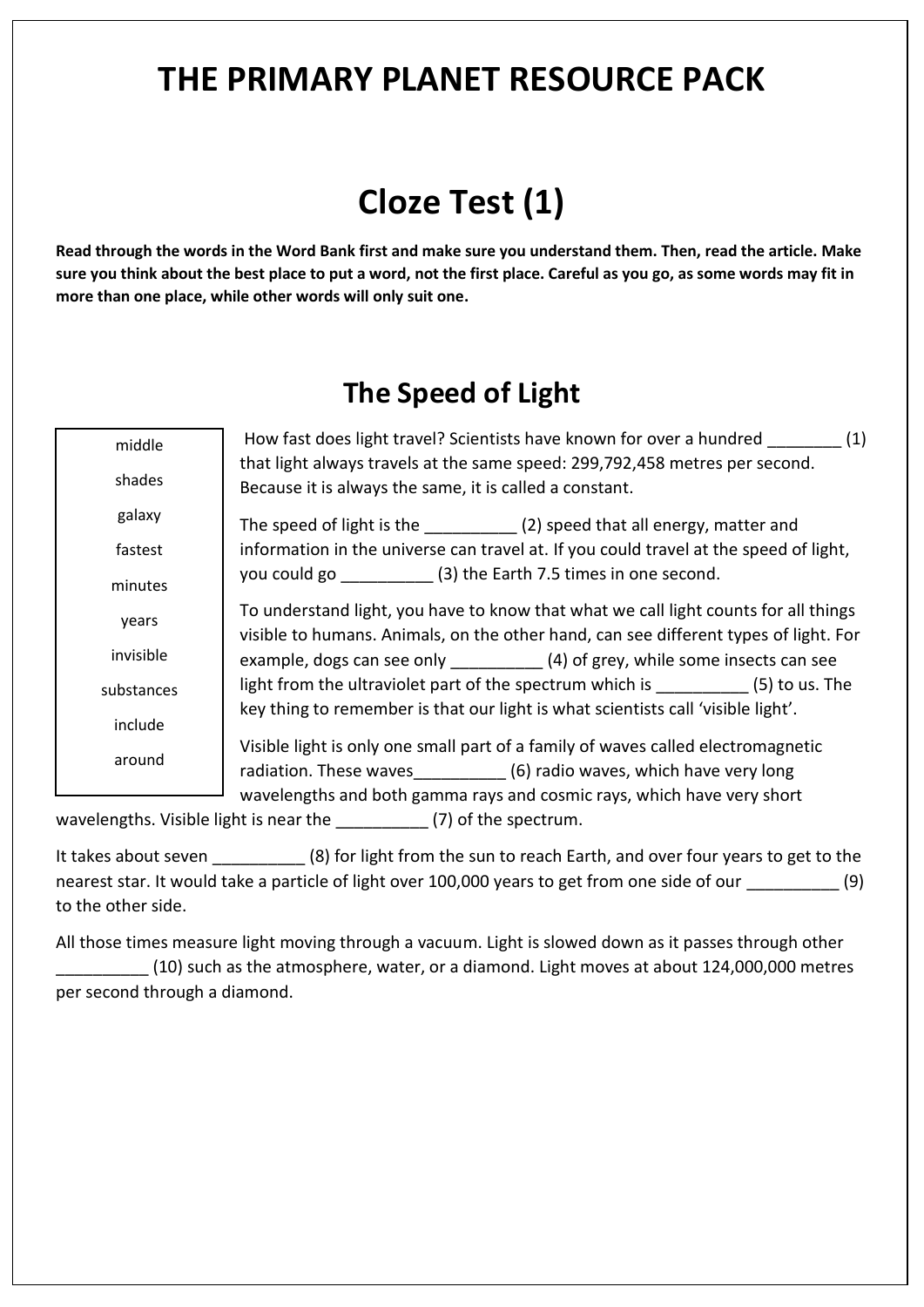# **Cloze Test (2)**

**Read through the words in the Word Bank first and make sure you understand them. Then, read the article. Make sure you think about the best place to put a word, not the first place. Careful as you go, as some words may fit in more than one place, while other words will only suit one.**

#### **Lion on the Loose**

| <b>Word Bank</b> | Bill Stephens was from Fairview in Dublin, and after spending time as a drummer in a                                                                                          |
|------------------|-------------------------------------------------------------------------------------------------------------------------------------------------------------------------------|
| tasting          | band, he decided to seek fame as a lion tamer. His ________(1) was to travel to<br>America with his lion show, and so he bought three lions and travelled Ireland with        |
| scent            | the circus.                                                                                                                                                                   |
| open             | The act saw Bill enter the lions' cage to feed them from his own mouth and place his                                                                                          |
| impress          | head between their __________(2) jaws. He kept his animals in a pen behind the old<br>cinema in Fairview, and he would often walk his lions on waste ground in the area.      |
| dream            | One Sunday in November 1951, as Bill opened a cage to feed a lioness, she made a                                                                                              |
| dangerous        | break for it and escaped. Bill was known as a _________ (3) man, and he chased her                                                                                            |
| headlines        | down the middle of the road. People were warned to stay indoors as Bill and the                                                                                               |
| climbed          | local Gardaí tried to catch the __________ (4) animal.                                                                                                                        |
| pounced          | The lioness mauled a 16-year-old mechanic, but soon Bill cornered her in a nearby<br>field. He stood face to face with the animal as schoolchildren _________ (5) walls for a |
| fearless         | closer look. Spooked by the noise of the crowd, the lioness lashed out and sank her                                                                                           |
|                  | teeth into Bill's shoulder. Knowing she would be more dangerous after ________ (6)                                                                                            |
|                  | blood, Bill had to tell the Gardaí to shoot and kill the lioness.                                                                                                             |

Bill and the story of the 'Great Fairview Escape' made \_\_\_\_\_\_\_\_\_ (7) all over the world, and the attention made Bill want to push his act to the limit. He wanted it to be more dangerous than ever, and soon a circus scout from America came to Dublin to watch Bill's act. This was his big chance to  $(8)$ , and he wore a new suit for the occasion.

Bill entered the lion's cage to perform his usual stunts, but the lion \_\_\_\_\_\_\_\_\_ (9) on him immediately, and the other animal handlers couldn't subdue it. When they did, Bill Stephens was dead at the age of 28.

It is said that his new suit may have had a part to play in his death The lions trusted Stephens, but the new suit had none of his \_\_\_\_\_\_\_\_ (10) on it, and so the lion didn't recognise him as he entered the cage.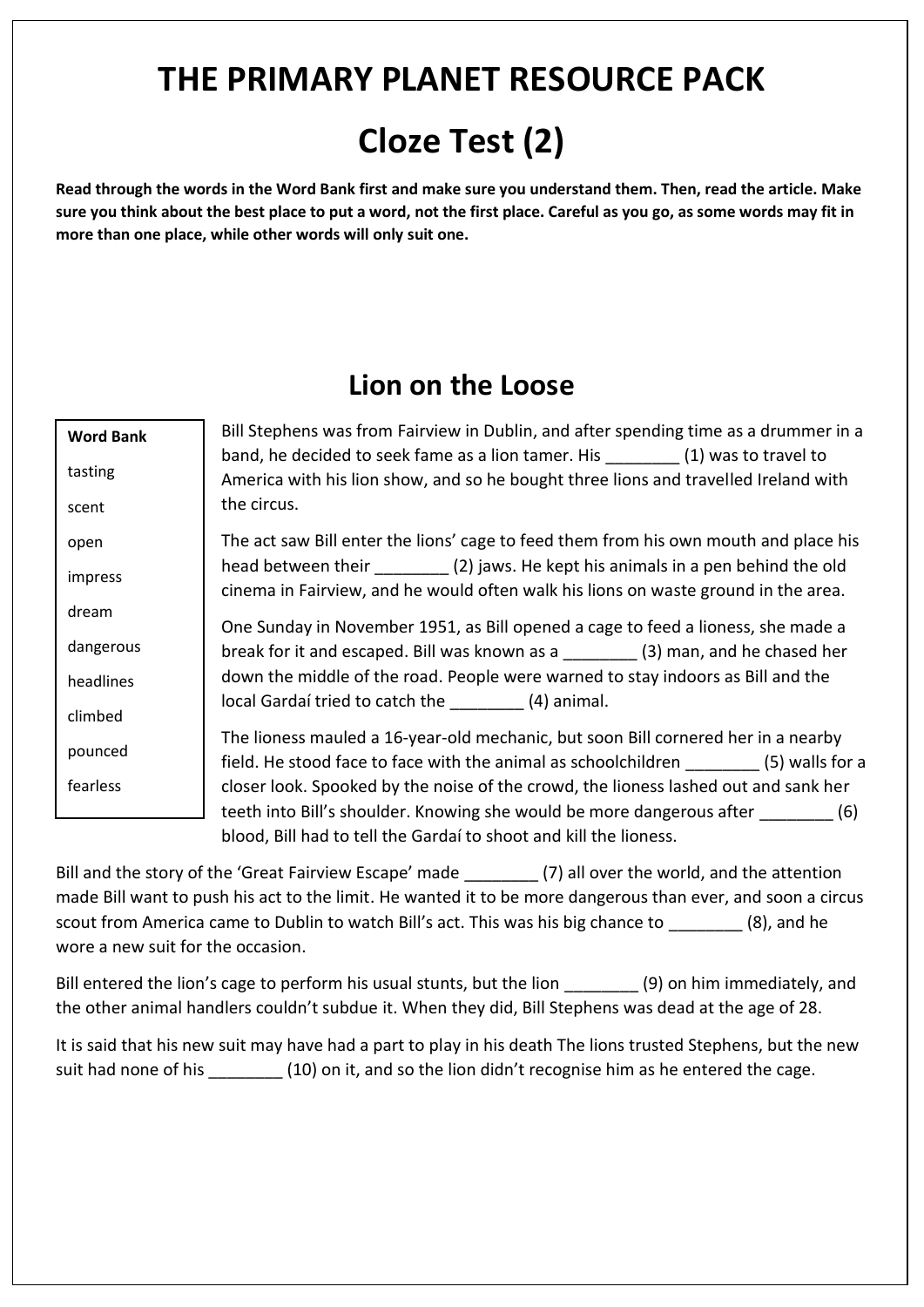# **Cloze Test (3)**

**Read through the words in the Word Bank first and make sure you understand them. Then, read the article. Make sure you think about the best place to put a word, not the first place. Careful as you go, as some words may fit in more than one place, while other words will only suit one.**

#### **The Emerald Isle**

٦

| <b>Word Bank</b> | Not many countries can identify with a colour the way [1] does with                    |  |
|------------------|----------------------------------------------------------------------------------------|--|
| three            | green. In fact, Ireland is often called the 'Emerald Isle' thanks to its lush green    |  |
|                  | countryside. It even looks ____________(2) from space. We may ____________(3)          |  |
| green            | about all the rain, but this, along with the ______________(4) temperatures, is what   |  |
|                  | gives Ireland its 'Forty Shades of Green', as the song says.                           |  |
| official         | The Celtic harp is the ____________(5) symbol of Ireland. However, the shamrock is     |  |
| complain         | recognised all over the world as the icon or __________ (6) of Ireland. The word       |  |
|                  | 'shamrock' comes from the Irish word 'seamróg' and means 'little clover'. The          |  |
| shamrock         | (7) is actually a type of clover and can be found in (8) and                           |  |
| worn             | gardens all over Ireland.                                                              |  |
|                  | The shamrock has ____________(9) leaves and, according to legend, it was used by       |  |
| Ireland          | St Patrick to teach people about the Holy Trinity (three persons in the one God).      |  |
| mild             | The three-leafed plant is _____________(10) by Irish people on their lapels on St      |  |
|                  | Patrick's Day, but it can also be seen on Dublin lamp posts, as well as on the tail of |  |
| fields           | Aer Lingus aeroplanes.                                                                 |  |
| emblem           |                                                                                        |  |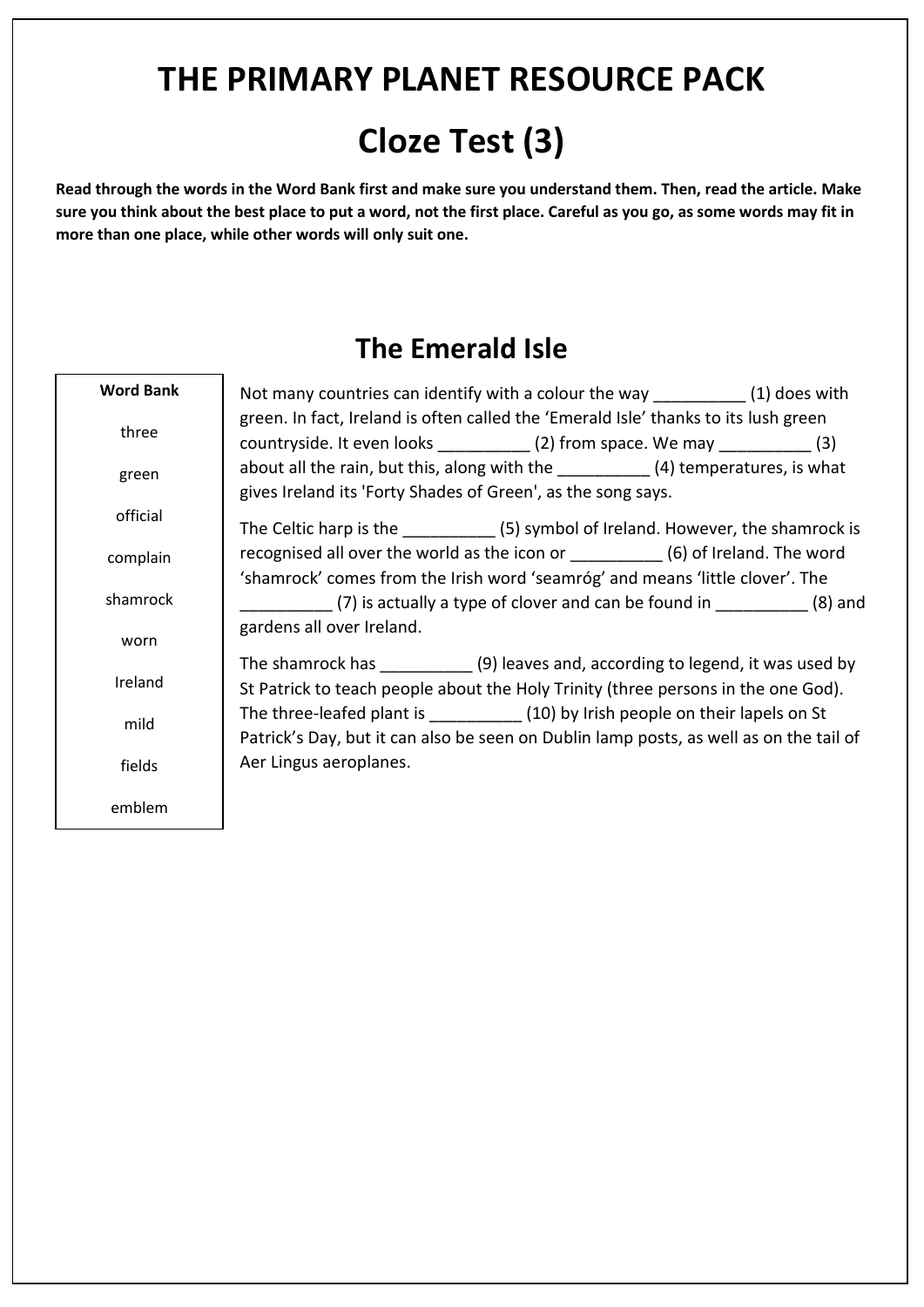# **32-Quiz**

**This month's 32-quiz is based on the 32 pages of TPP, E.g. The answer to Q.7 can be found on page 7.**

- 1. In which ocean is Tonga?
- 2. A tsunami is a natural 2
- 3. Who is the president of Russia who invaded Ukraine?
- 4. Mary Grace Henry comes from this city.
- 5. What is the name of the Netherlands Met Office?
- 6. In which country is the city of Rotterdam?
- 7. What is the capital of Peru?
- 8. What city has a borough called The Bronx?
- 9. In what country was Alexander Graham Bell born?
- 10. What is Huang Yung-fu's nickname?
- 11. This film was directed by Domee Shi.
- 12. In what year was the dashboard fuel guage invented?
- 13. What is the name of Little Big Cow's calf?
- 14. Unjumble the letters NUDEDOGR to make a word which means balanced.
- 15. William Turner is known as 'the painter of  $\hspace{1cm}$  '.
- 16. What is magma called when it reaches the surface?
- 17. This instrument measures earthquake strength.
- 18. This volcano buried Pompeii and Herculaneum.
- 19. In which US state is Sequoia National Park?
- 20. What is the third word in Crack the Quote?
- 21. What is the solution to 5 DOWN in the crossword?
- 22. What organs do crickets have just below their knees?
- 23. What county was once called King's County?
- 24. In the novel *The New Girl*, Safa came from what country?
- 25. Who owned Flora?
- 26. On what date is Earth Hour 2022?
- 27. Annie McDonnell comes from this county.
- 28. Touch not the cat but a glove is the motto of which Scottish clan?
- 29. What is the name of Rhasidat Adeleke's university?
- 30. In what city are Inter and AC great rivals?
- 31. Who are the new All-Ireland Club Hurling champions?
- 32. What is the name of Leona Maguire's twin sister?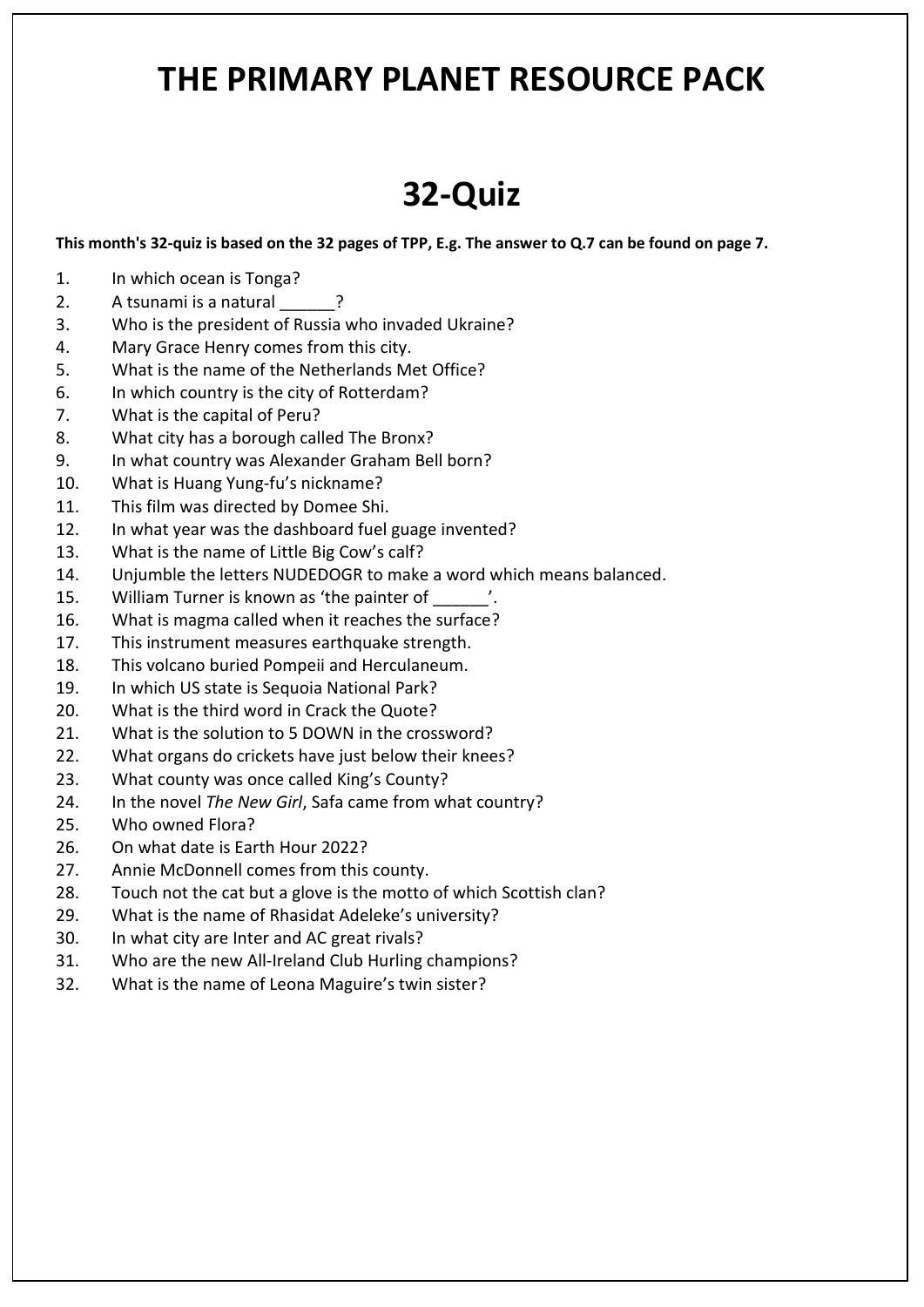#### **Word Search**

**All the words in the word search can be found in this month's Feature 'Tonga's Disasters'.**

**There are 20 are listed below. Can you find them?** 



Active **Crater Crust** Dormant Earthquake Extinct Iceland Indonesia Japanese Krakatau Lava Magma Pompeii Richter Seismograph

Tambora Tectonic Tsunami Vesuvius Volcano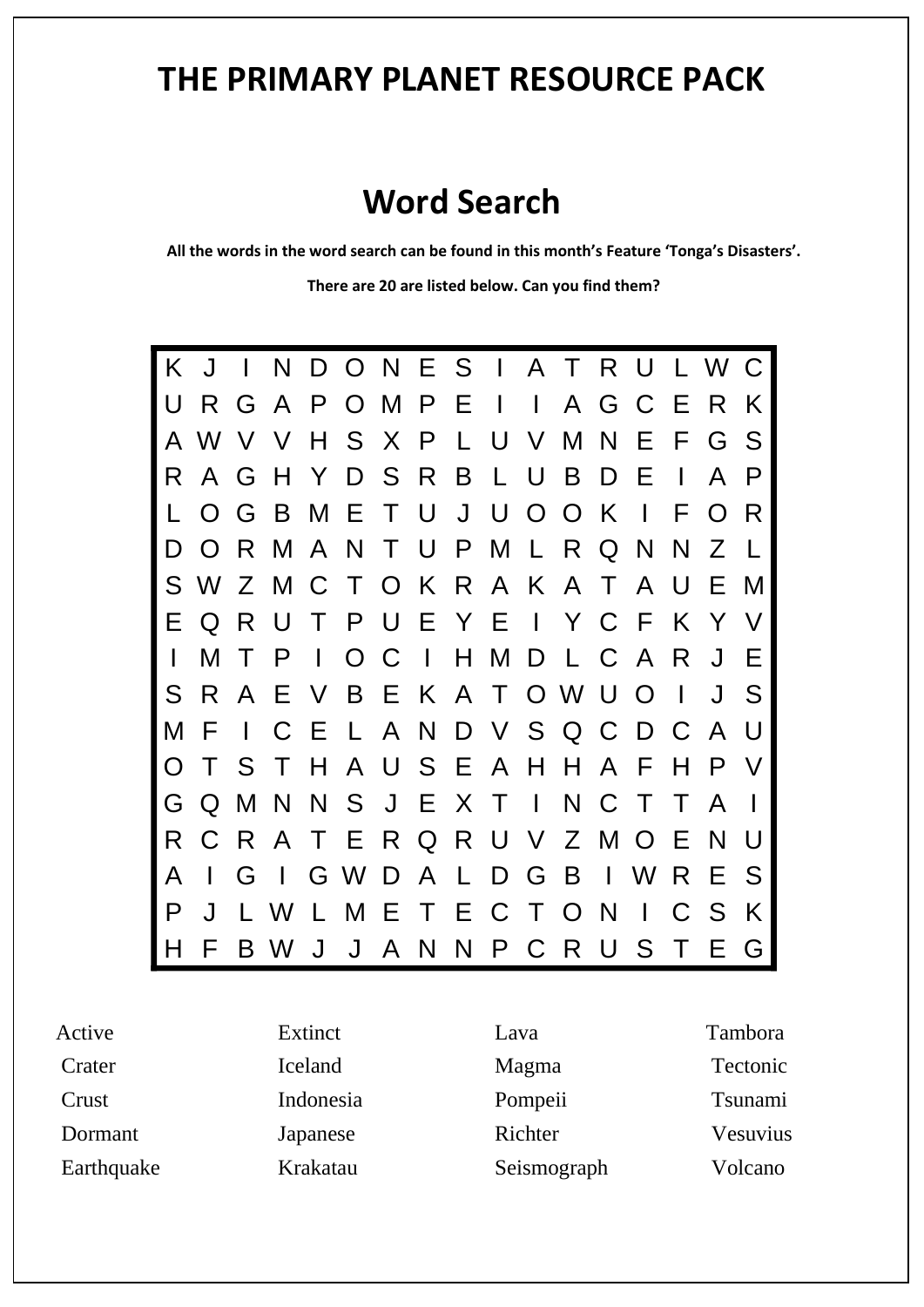### **Sudoku**

**Each of the 9 boxes must contain the numbers 1 – 9. When you fill them in, you will then see that each line going across and each line going down also contains the numbers 1 – 9.** 

|                |   | 4              |   | 9                        |   |   | 7              |   |
|----------------|---|----------------|---|--------------------------|---|---|----------------|---|
| $\overline{2}$ | 1 |                | 8 | 6                        | 7 | 5 |                |   |
|                | 8 | 9              |   |                          |   |   |                |   |
| 4              |   |                | 9 |                          | 3 | 7 |                |   |
| $\overline{9}$ |   |                |   | $\overline{2}$           |   |   |                | 6 |
| $\overline{8}$ | 7 | 5              |   | $\overline{\mathcal{A}}$ |   |   | $\overline{2}$ |   |
|                | 4 |                |   | 3                        | 6 |   | 9              |   |
| 1              | 9 | $\overline{7}$ |   |                          | 5 | 3 |                | 4 |
|                |   | $\overline{6}$ |   |                          | 9 |   | 1              |   |

**Easy**

| 1              |                |                |                | $\overline{2}$ |                          | $6\phantom{a}$           |   |                |
|----------------|----------------|----------------|----------------|----------------|--------------------------|--------------------------|---|----------------|
|                | 8              | 5              |                |                |                          |                          |   |                |
|                |                |                |                |                |                          |                          |   |                |
|                |                | 4              | $\overline{2}$ |                |                          |                          |   | 8              |
|                | 5              |                |                |                | $\overline{\mathcal{A}}$ | 9                        |   |                |
|                | $\overline{2}$ |                | 5              | 9              |                          |                          |   | $\frac{3}{2}$  |
| $\overline{3}$ |                |                | $\overline{4}$ |                |                          |                          |   | $\overline{6}$ |
|                |                | $\overline{6}$ |                |                |                          | $\overline{\mathcal{A}}$ |   | $\overline{2}$ |
|                |                |                |                |                |                          |                          | 7 |                |

**Hard**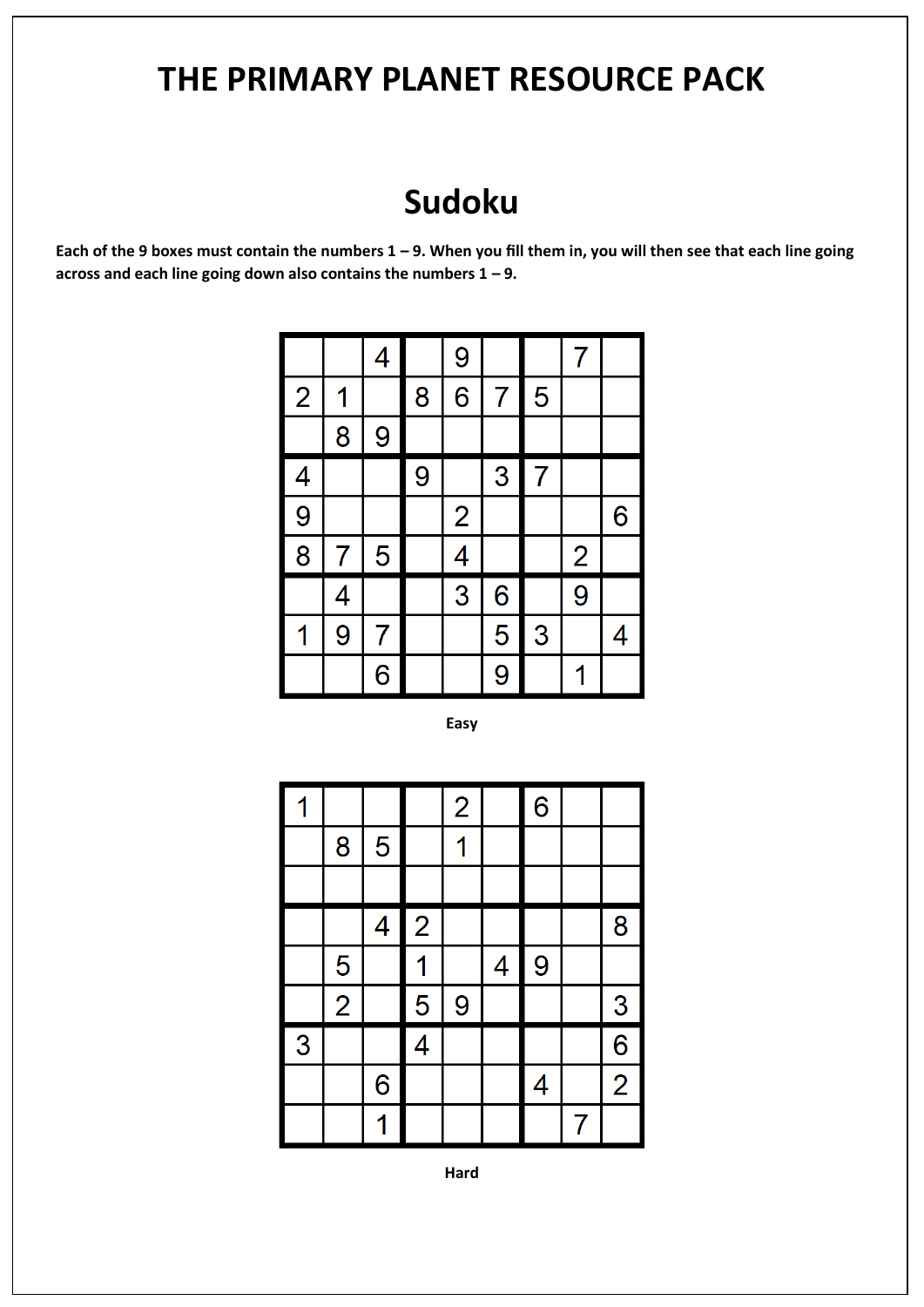## **Tonga's Disasters**

**This month's issue is packed full of interesting facts and stories about people doing amazing things. This month's feature is all about Tonga's Disasters. We'd like you to describe how each of the natural disaster phemonena work, in your own words. Extra credit for including a diagram!** 

**Volcanoes**

**Explanation**

#### **Earthquakes**

**Explanation**

#### **Tsunamis**

**Explanation**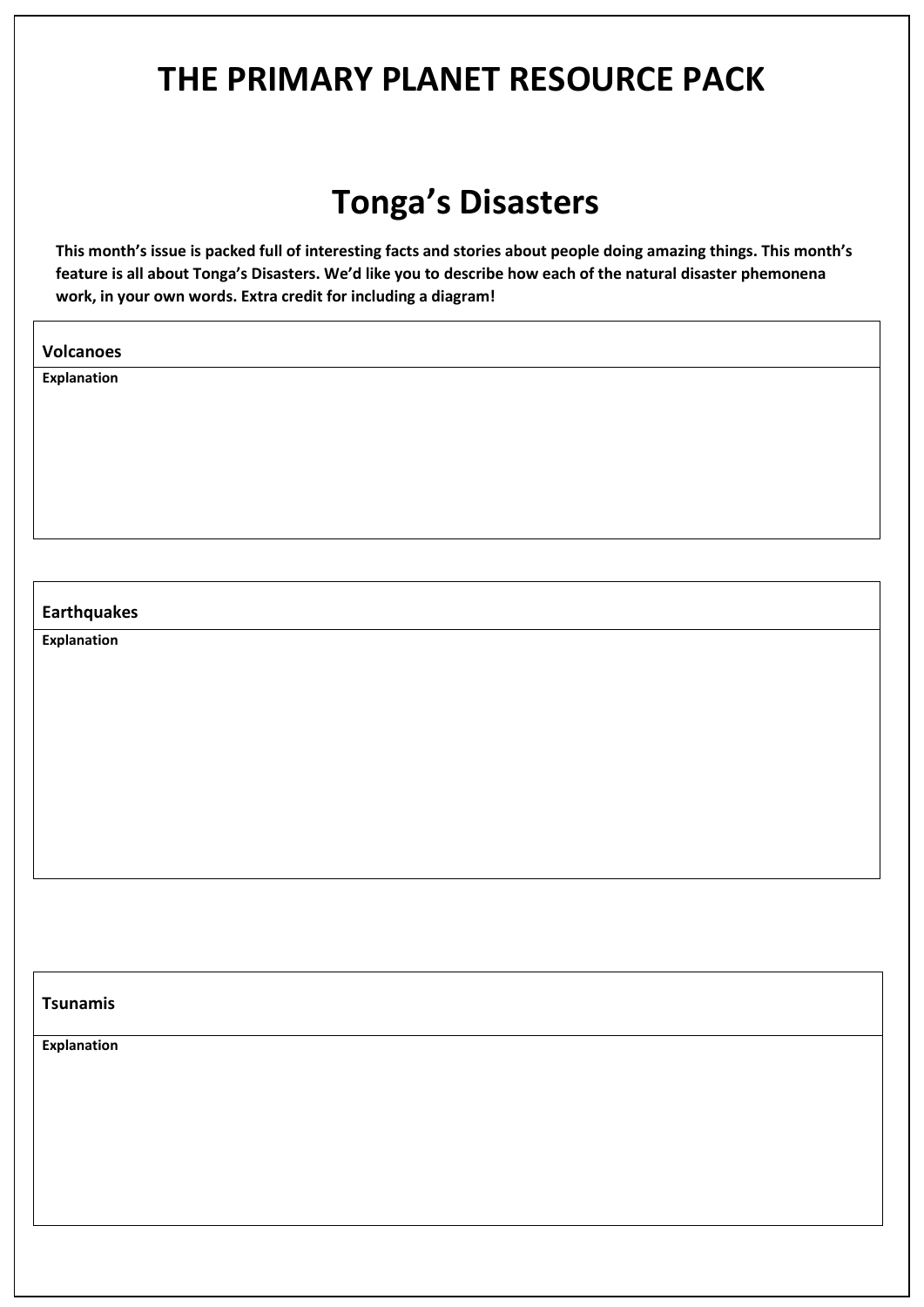### **Crack the Quote**

**In this month's Crack the Quote, an inspiring quote or message is waiting to be cracked. When you solve it, see if you can come up with a drawing/illustration that you think captures the essence and meaning of those words.**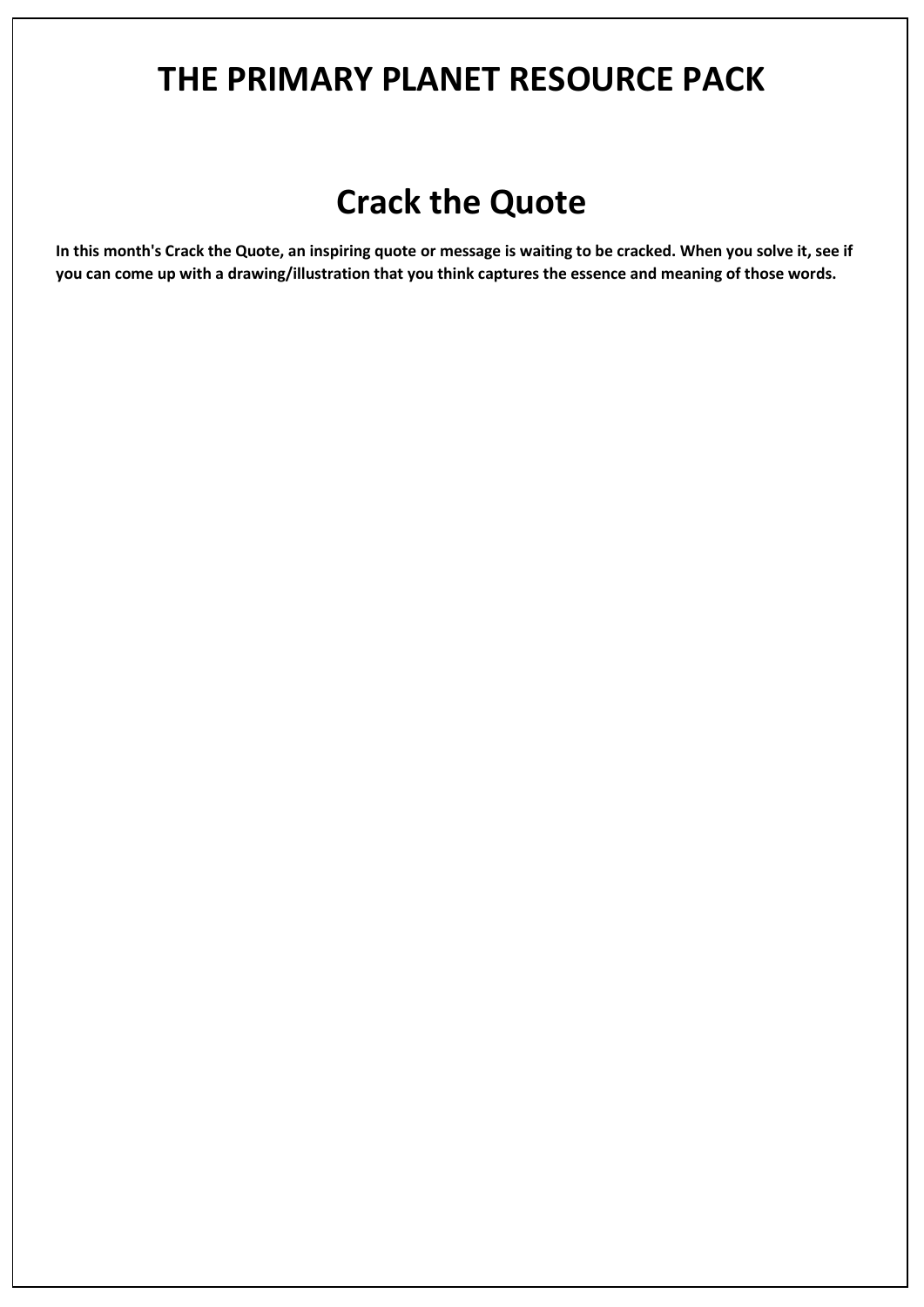### **Come Dine with Me**

**This month's issue, as always, is packed full of inspirational stories about amazing people. Imagine you were going to host a fancy dinner party. Which two people would you choose from this month's issue (dead or alive) to join you at your table? We would like a brief explanation of your choices and three questions that you would ask them to get the conversation flowing!** 

| Name of Guest One:        |
|---------------------------|
|                           |
| Reason:                   |
|                           |
|                           |
|                           |
|                           |
|                           |
|                           |
|                           |
|                           |
| Questions you'd ask:      |
|                           |
|                           |
|                           |
|                           |
|                           |
|                           |
|                           |
|                           |
|                           |
|                           |
|                           |
|                           |
|                           |
| <b>Name of Guest One:</b> |
|                           |
|                           |

**Reason:**

**Questions you'd ask:**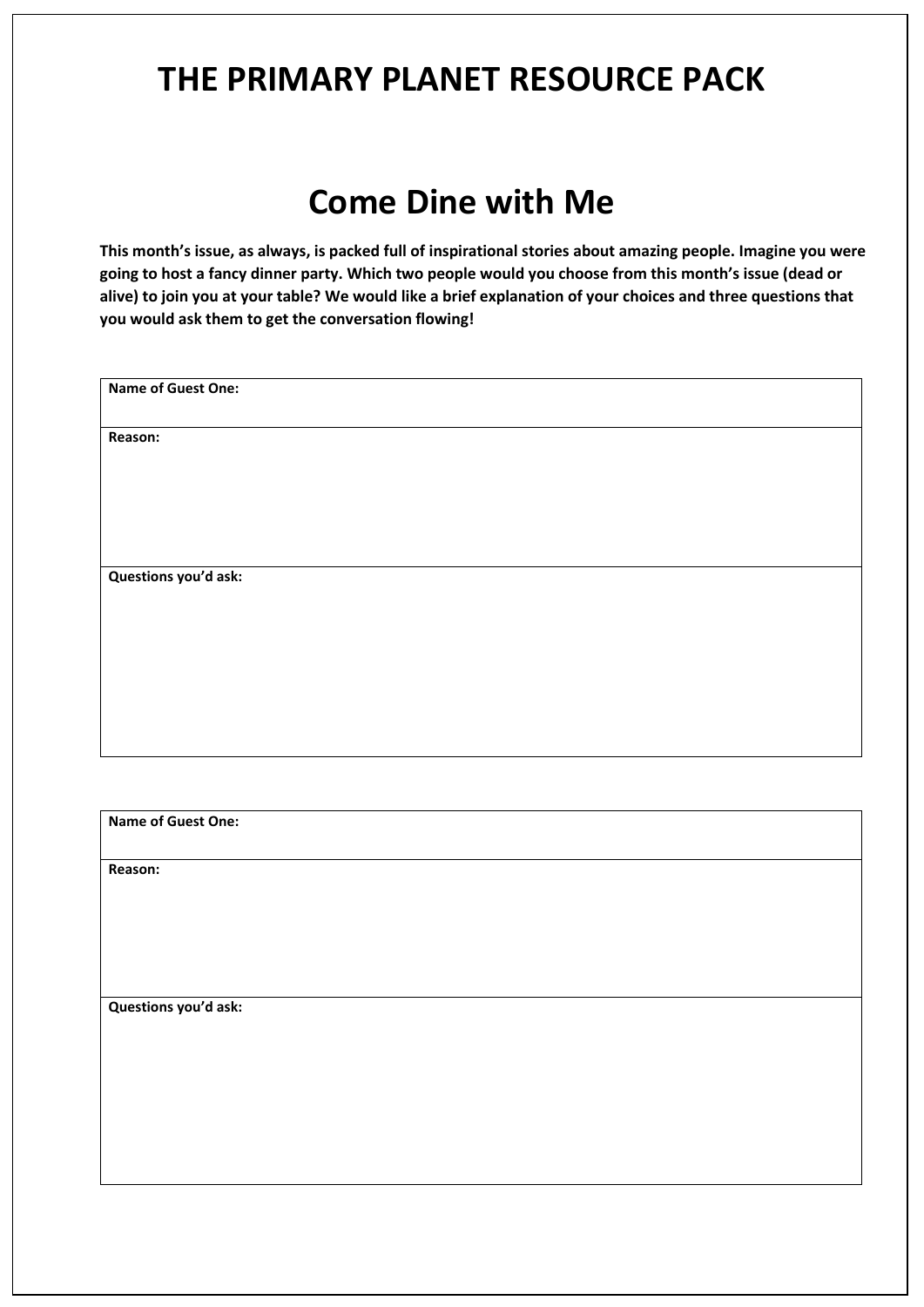### **Drama Time**

**Each month, we invite you and your class to base your drama lesson on a theme from** *The Primary Planet***.** 

**This month, we are turning our attention to the news section, both national and world news, and using this as our starting point. We challenge you to create a short piece of drama, involving an array of characters, to demonstrate one of the news stories covered. To help you, should you need it, we have provided some ideas below.**

Idea 1: Find a partner and pretend to be modelling the new Garda uniform.

Idea 2: Create your own list of storm names – don't forget to follow the rules set out in the article on page 5 – and present a weather report on a series of storms battering the country.

Idea 3: Pretend you're one of the builders who discovered the mosaic in London – what did you tell your family that evening? How did you describe the experience?

Idea 4: Find a partner and pretend one of you is Leona Maguire and the other a reporter. What questions would you ask the LPGA winner in an interview?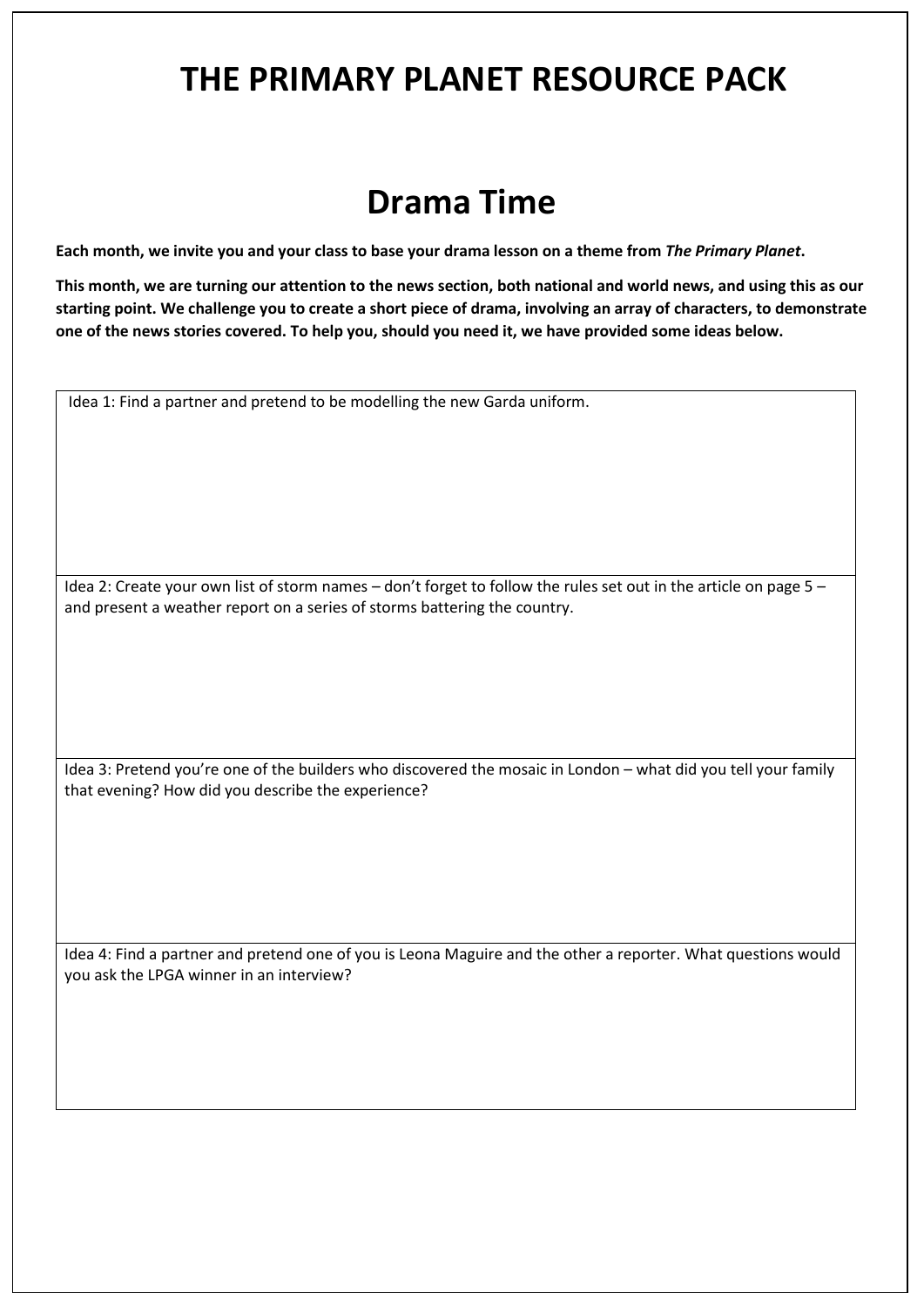## **Have Your Say**

**Based on articles from this month's magazine, we want you to think about some of the issues that arise. Remember, when you are trying to put forward an opinion, or an argument, make sure you know your facts and figures and be clear in how you feel about a certain topic and why. Here are some questions and statements you and your class might like to consider thinking about and discussing. Some you will agree with, some you clearly won't!**

| 1. | We should start camel racing in Ireland.                                                    |
|----|---------------------------------------------------------------------------------------------|
|    |                                                                                             |
|    |                                                                                             |
|    |                                                                                             |
| 2. | Scottish tigers make good pets.                                                             |
|    |                                                                                             |
|    |                                                                                             |
| 3. | Earth hour is a waste of time. It won't make a difference.                                  |
|    |                                                                                             |
|    |                                                                                             |
| 4. | I don't think scientists should be able to use animal organs in people.                     |
|    |                                                                                             |
|    |                                                                                             |
|    |                                                                                             |
| 5. | Everything I read online is true and real!                                                  |
|    |                                                                                             |
|    |                                                                                             |
| 6. | I don't think the pakapeka-tou-roa should have been allowed to win 'Bird of the Year'.      |
|    |                                                                                             |
|    |                                                                                             |
| 7. | The hillside mural in Peru is an eyesore.                                                   |
|    |                                                                                             |
|    |                                                                                             |
|    |                                                                                             |
| 8. | Jeff Bezos has earned every penny. Therefore, he should be allowed to do whatever he wants. |
|    |                                                                                             |
|    |                                                                                             |
|    |                                                                                             |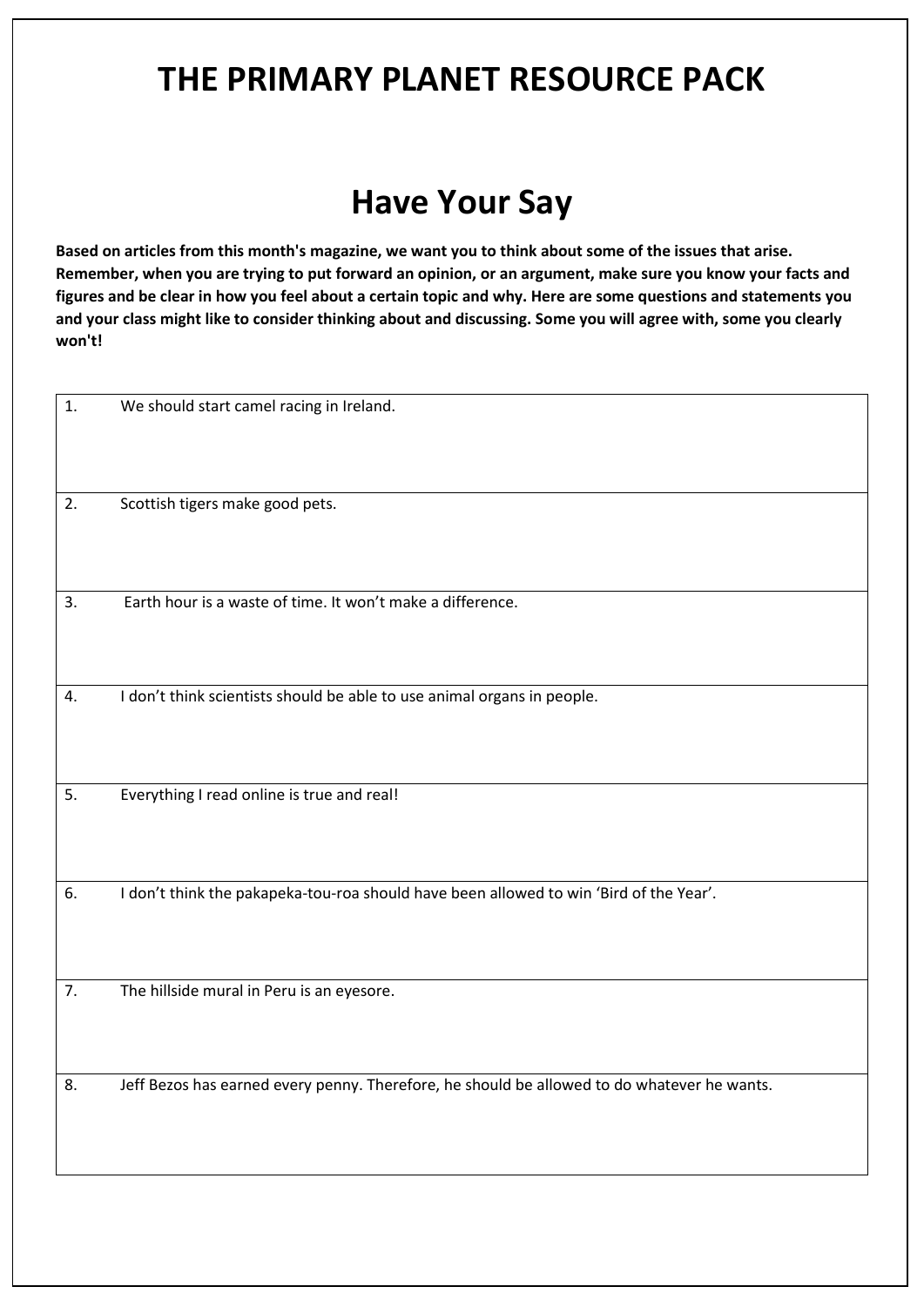#### **Did You Know?**

**Every issue of your** *Primary Planet* **is packed full of facts and figures. Why not record the top 4 things that you learned from this issue. When you do, make sure to create an illustration to go with each one. When you are finished, share and discuss your choices with your classmates. We have added our favourite one below. You'll see I didn't just copy it from TPP, I wrote it out in my own words. Always a great idea when doing a project.**

Did You Know?

New Zealanders choose a bird in their annual Bird of the Year Awards, but this year's winner – *the pekapeka-touroa* – proved to be a controversial choice. It is a bat, not a bird. When the winner was announced, there were a lot of disgruntled birdwatchers in New Zealand.

Did You Know?

Did You Know?

Did You Know?

Did You Know?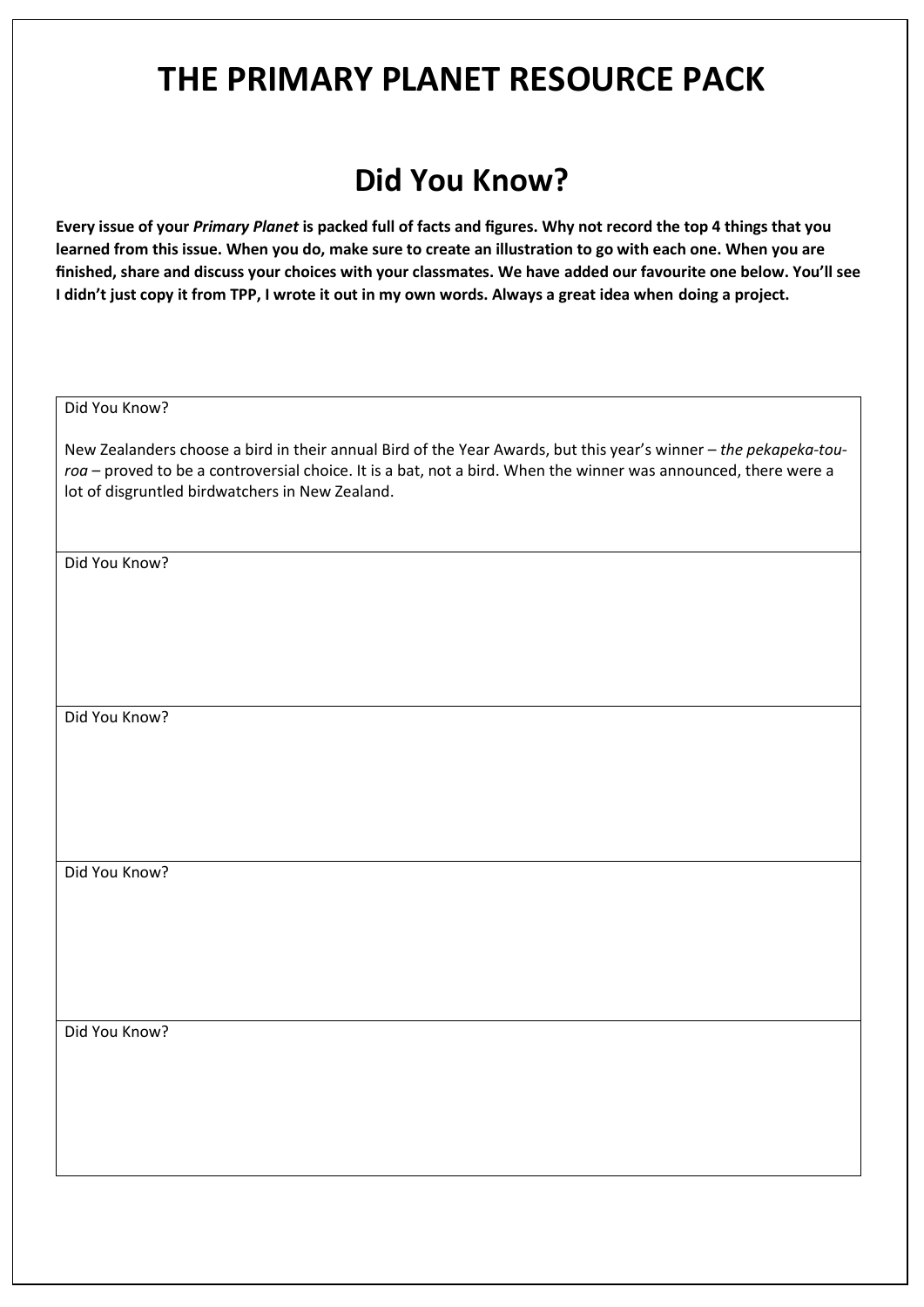# **Deich gCeist**

**Tá siad simplí agus tá na freagraí le fail in** *The Primary Planet* **na míosa seo.**

- **1. Tógadh** an tancaer ola *Exxon Valdez* sa chathair seo in California.
- 2. Cé a cheap an chéad teileafón?
- 3. Is í Kiev príomhchathair an tír seo.
- 4. Tá cónaí ar Huang Yung-fu sa tír seo.
- 5. Céard í príomhchathair Pheiriú?
- 6. Rugadh an t-ealaíontóir William Turner sa chathair seo in 1775.
- 7. Cén leasainm a bhí ag Mary Mallon?
- 8. Cén t-ainm atá ar an gcrann is sine i Sequoia National Park?
- 9. Bhuaigh siad Cluiche Ceannais Iomána Chlubanna na hÉireann le déanaí.
- 10. An chéad ghalfaire Éireannach a bhain comórtas sa Turas LGPA.

**Foclóir Tógadh** – was built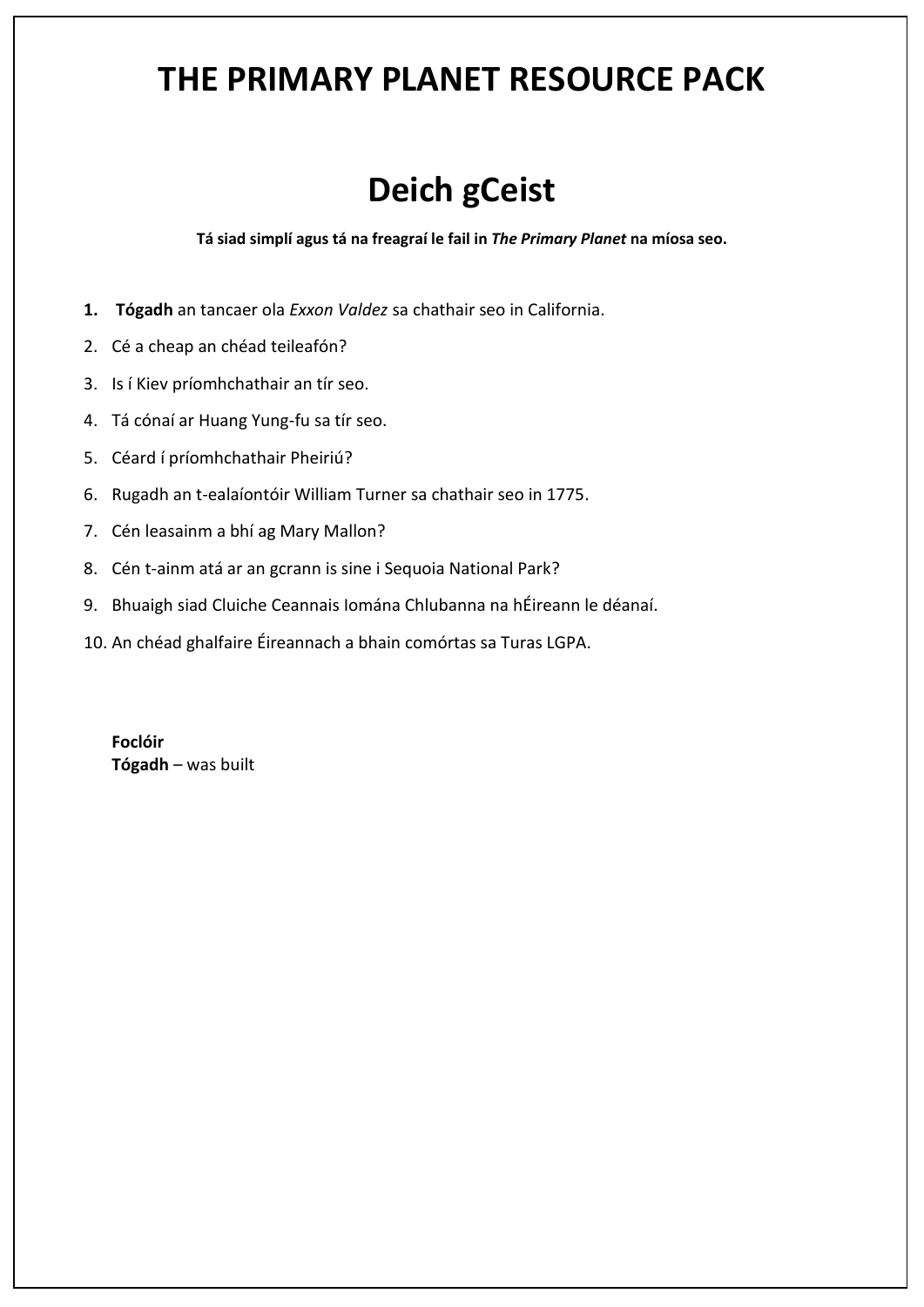# **THE PRIMARY PLANET RESOURCE PACK What's in the News?**

**How well have you read** *The Primary Planet* **this month? Here, in 'What's in the News', as well as testing your memory and retention skills, we also test your imagination and creative skills. This activity is based on our National and International news sections. Read the articles and answer the following questions.**

- 1. Read the article 'Garda Makeover'. Design a school uniform you would like for your school.
- 2. Read the article 'Céad Míle Fáilte'. You are a newspaper, radio or TV reporter. Write a short interview with someone who has just received Irish citizenship.
- 3. Read the article 'Gale Force'. Give reasons why you agree or disagree with naming storms.
- 4. Read the article 'Stranger than Fiction'. Write about why you support the protestors or the shipbuilders and owner in this controversy.
- 5. Read the article 'Hidden Mosaic'. Write a short piece about a time when you lost or found something.
- 6. Read the article 'Unspoiled Discovery'. Write five things you have learned from reading this article.
- 7. Read the article 'Big Cats in Danger'. Use your research skills to find and record five facts about one of the animals mentioned in the article.
- 8. Read the article 'An Cailín Ciúin'. Write a short story about a night at the movies.
- 9. Read the article 'Paintbox Hill'. Would you like to live on San Cristobel Hill? Why?
- 10. What was your favourite news story in this month's TPP? Why?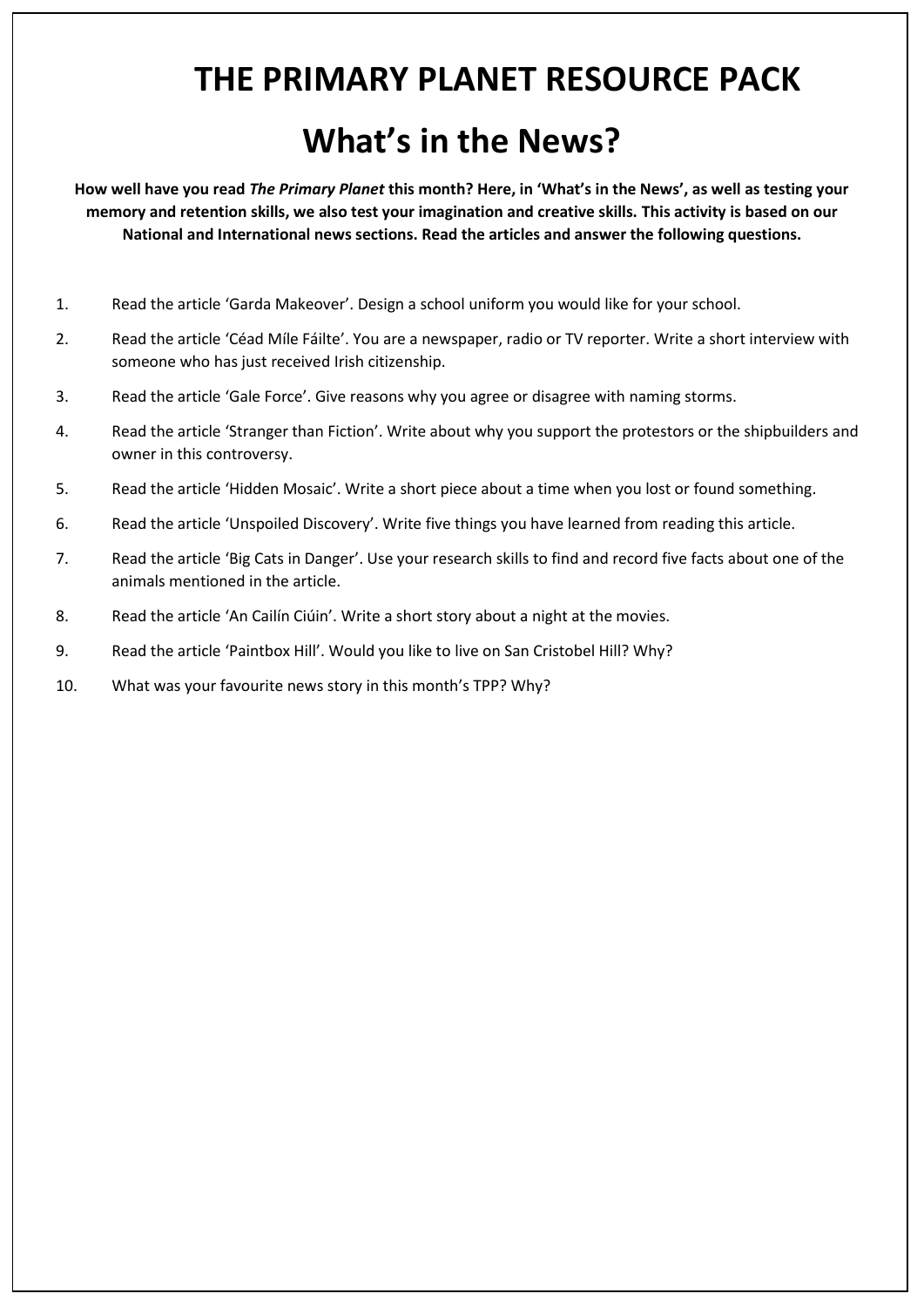### **Know Your Sport**

**How well have you read this month's sports news? Here, in Know Your Sport, we're testing your memory and retention skills. We base this crossword on the pages from our sports section. Can you complete it?**



#### **Across**

- **1** Table toppers at the Bejing Winter Olympics. (6)
- **5** Ireland women's soccer team play Sweden here on April 12. (10)
- **6** Scottish club managed by Jim Goodwin. (8)
- **7** Inter and AC are rivals in this Italian city. (5)
- **11** Katie Higgins is this type of jockey. (5)
- **15** Brian Fenton's county team. (6)
- **18** World Indoor Tour mile winner in New York. (8)
- **19** Paris Saint-Germain manager. (10)
- **20** His late goal sealed victory for Ballygunner. (6)

#### **Down**

**2** Irish 200 m indoor recordholder. (7)

- **3** Adam Idah's club is City. (7)
- **4** The oldest player in NFL history. (6)
- **8** All-Ireland Senior Ladies Football champions, Kilkerrin- (9)
- **9** Max \_\_\_\_\_\_, reigning Formula 1 champion. (10)
- **10** Where Ireland play England in rugby on March 12. (10)
- **12** Tom Brady played for 20 seasons with the New England \_\_\_\_\_\_. (8)
- 13 James recently signed for this Italian club. (7)
- **14** Current Manchester Utd manager. (8)
- **16** Meikayla Moore's club. (9)
- **17** All-Ireland Club Football champions (6)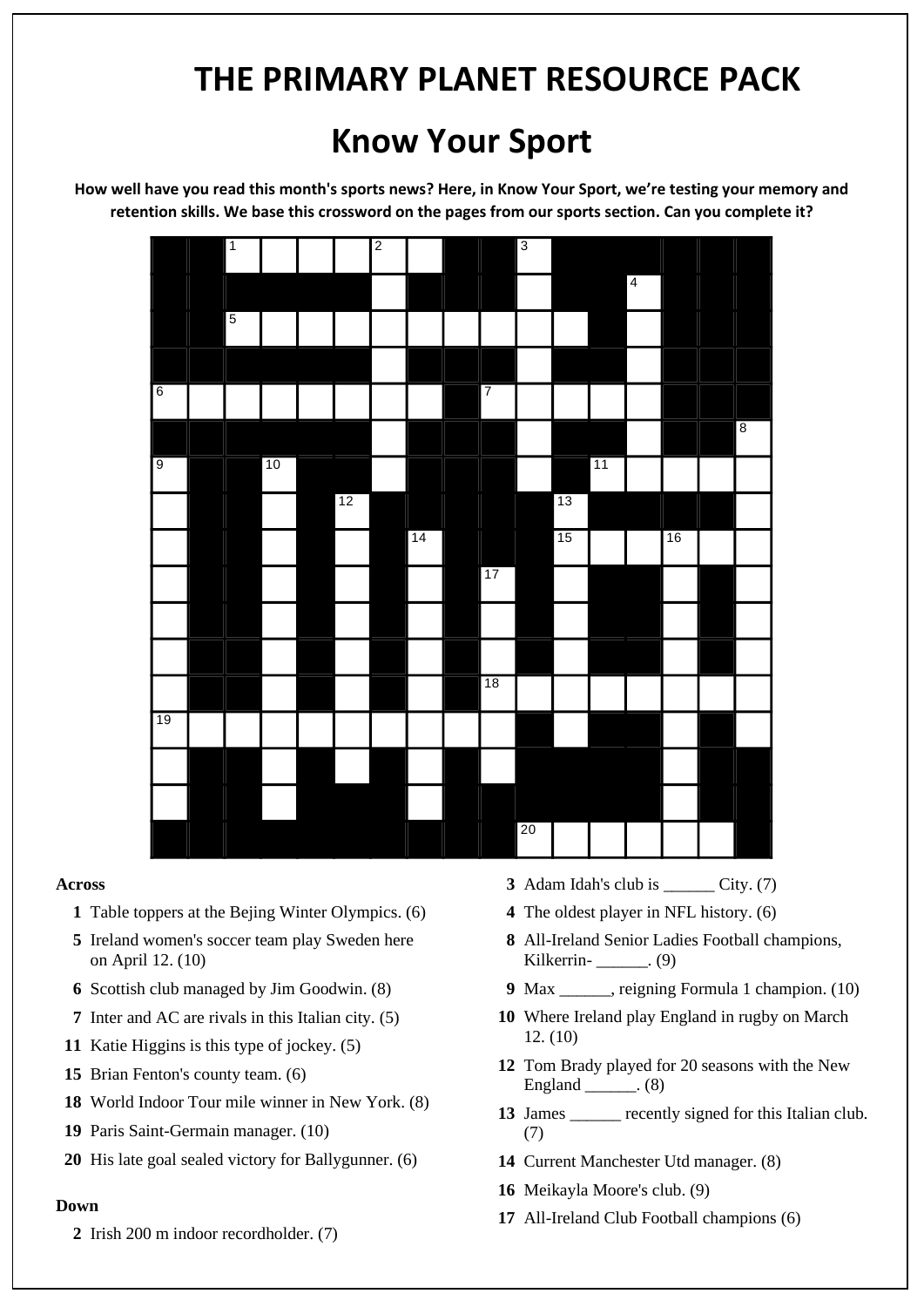#### **ANSWERS #110**

# **Vocabulary Constabulary**

| 1. retaliated   | 1. rambunctious  | 1. hazards     |
|-----------------|------------------|----------------|
| 2. anonymously  | 2. metamorphosis | 2. baubles     |
| 3. compelled    | 3. spontaneous   | 3. invaluable  |
| 4. lavish       | 4. gauge         | 4. tatty       |
| 5. goal         | 5. instinctively | 5. dismantled  |
| 6. contaminated | 6. ferocious     | 6. insight     |
| 7. publication  | 7. turmoil       | 7. plummet     |
| 8. scolded      | 8. asunder       | 8. hooked      |
| 9. celebrities  | 9. topple        | 9. substituted |
| 10. outrage     | 10. naturalist   | 10. status     |
|                 |                  |                |
|                 |                  |                |

#### **Cloze Test**

| 1.          | years          |    | 1. dream     | 1. Ireland  |
|-------------|----------------|----|--------------|-------------|
| 2.          | fastest        |    | 2. open      | 2. green    |
|             | 3. around      |    | 3. fearless  | 3. complain |
|             | 4. shades      |    | 4. dangerous | 4. mild     |
|             | 5. invisible   |    | 5. climbed   | 5. official |
|             | 6. include     |    | 6. tasting   | 6. emblem   |
| $7_{\cdot}$ | middle         |    | 7. headlines | 7. shamrock |
| 8.          | minutes        | 8. | impress      | 8. fields   |
|             | 9. galaxy      | 9. | pounced      | 9. three    |
|             | 10. substances |    | 10. scent    | 10. worn    |
|             |                |    |              |             |

#### **Editing**

| 1. smoking     | 1. discovered     | 1. living    |
|----------------|-------------------|--------------|
| 2. tattoos     | 2. site           | 2. illegally |
| 3. females     | 3. archaeologists | 3. four      |
| 4. fashioned   | 4. excavations    | 4. apply     |
| 5. beards      | 5. ancient        | 5. criminal  |
| 6. anniversary | 6. dining         | 6. allowed   |
| 7. waterproof  | 7. incredible     | 7. course    |
| 8. practical   | 8. investigations | 8. community |
| 9. anonymously | 9. century        | 9. Imagine   |
| 10. horrendous | 10. public        | 10. relief   |
|                |                   |              |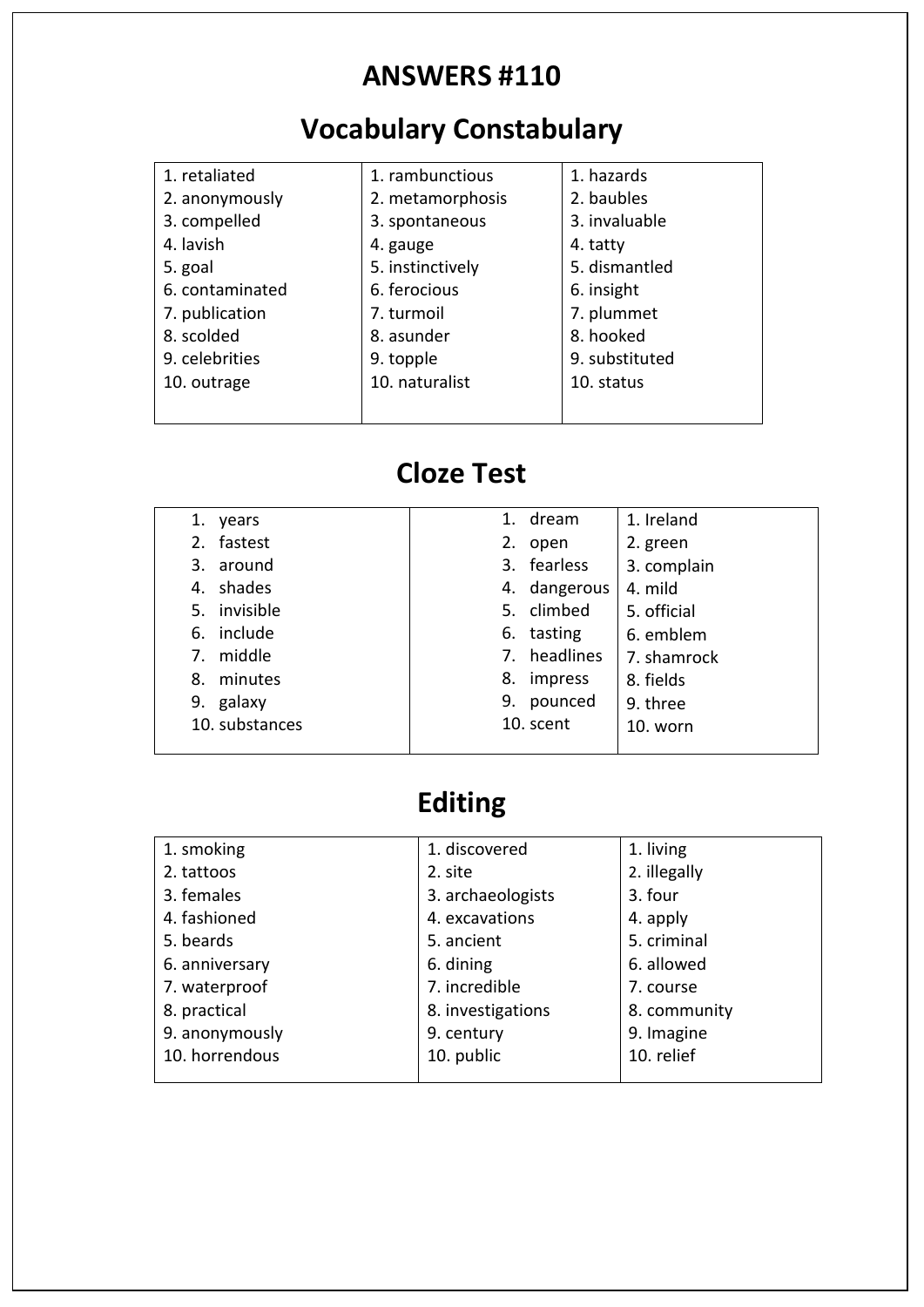#### **Deich gCeist**

| San Diego<br>ı. | <b>Alexander Graham</b><br><u>.</u><br>Bell | an Úcráin<br>3.              | an Téaváin<br>4.           | Lima<br>J.        |
|-----------------|---------------------------------------------|------------------------------|----------------------------|-------------------|
| Londain<br>ь.   | <b>Typhoid Mary</b>                         | 8.<br><b>General Sherman</b> | 9.<br><b>Baile Gunnair</b> | 10. Leona Maguire |

### **Quiz 32**

| 1.<br><b>Pacific</b> | 2.<br>disaster               | 3.<br><b>Vladimir Putin</b> | 4.<br><b>New York</b> |
|----------------------|------------------------------|-----------------------------|-----------------------|
| 5.<br><b>KMNI</b>    | 6.<br><b>The Netherlands</b> | 7.<br>Lima                  | 8.<br><b>New York</b> |
| 9.<br>Scotland       | 10. Granpa Rainbow           | 11. Turning Red             | 12. 1917              |
| 13. Teeny Tiny       | 14. GROUNDED                 | 15. light                   | $16.$ lava            |
| 17. seismograph      | 18. Mount Vesuvius           | 19. California              | 20. right             |
| 21. Kilcoo           | 22. tympanal organs          | 23. Offaly                  | 24. Syria             |
| 25. Jess             | 26. March 26                 | 27. Mayo                    | 28. McPherson         |
| 29. Texas University | 30. Milan                    | 31. Ballygunner             | 32. Lisa              |

#### **Know Your Sport**

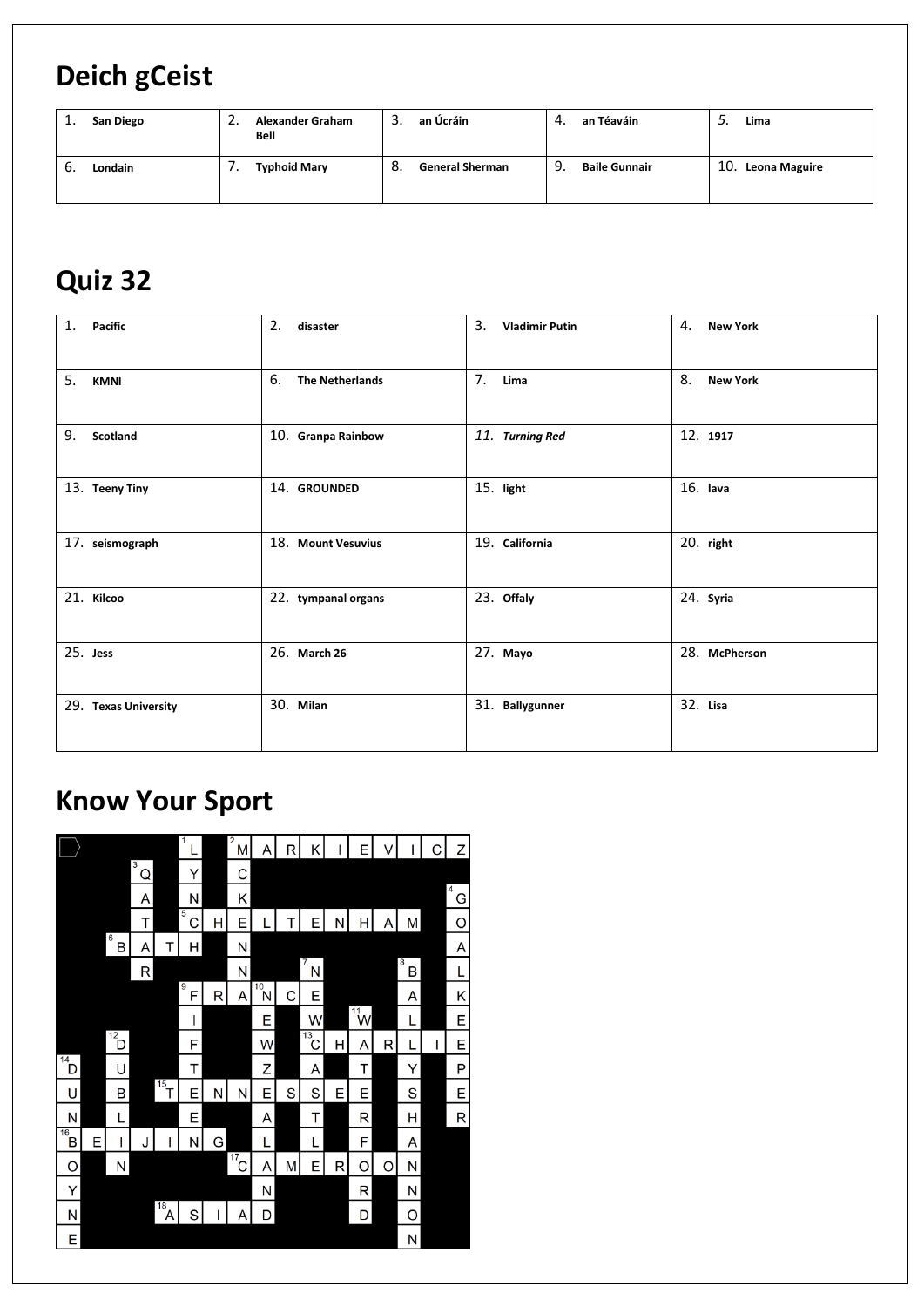#### **Go Figure**

953

#### **Count Down**

 $4 \times 5 = 20 \times (7 + 1) = 160$  $160 + (3 - 2) = 161$ 

# **Sudoku (mag)**



# **Futoshiki**

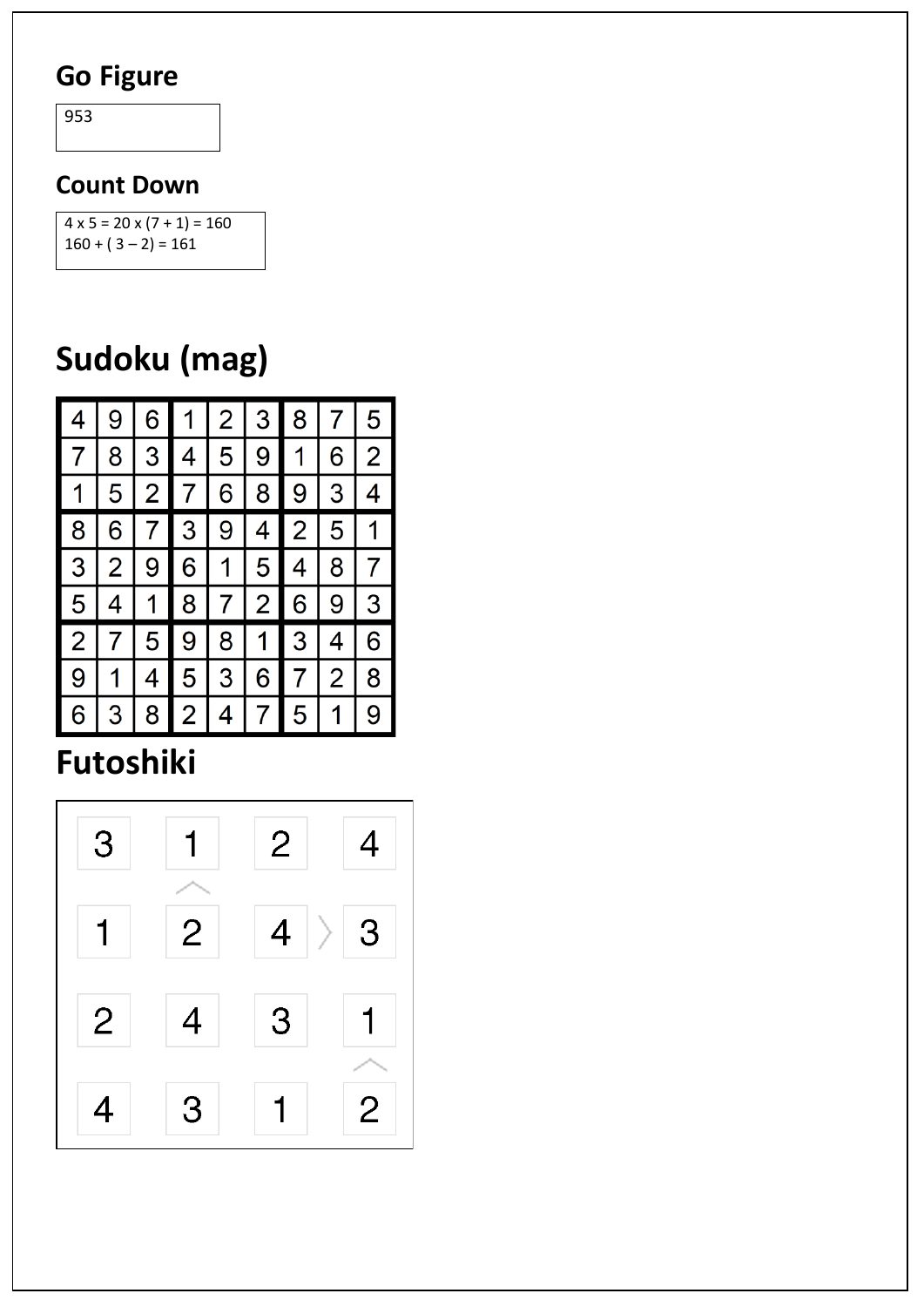# **Crack the Quote**

**The best thing about telling the truth is that you don't have to remember what you said.** 

| 6              | 5 | 4              | 3            | 9              | $\overline{2}$ |                |                | 8              |
|----------------|---|----------------|--------------|----------------|----------------|----------------|----------------|----------------|
| $\overline{2}$ | 1 | 3              | 8            | 6              | 7              | 5.             | 4              | 9              |
| 7              | 8 | 9              | 5            | 1              | 4              | 6              | 3              | $\overline{2}$ |
| 4              | 6 | $\overline{2}$ | 9            | 5              | 3              | $7\phantom{.}$ | 8              | 1              |
| 9              | 3 | $\mathbf 1$    | $\mathbf{7}$ | $\overline{2}$ | 8              | 4              | 5              | 6              |
| 8              | 7 | 5              | 6            | 4              | 1              | 9              | $\overline{2}$ | 3              |
| 5              | 4 | 8              | 1            | $\mathbf{3}$   | 6              | $\overline{2}$ | 9              | 7              |
| 1              | 9 |                | 2            | 8              | 5              | 3              | 6              |                |
| 3              | 2 | 6              | 4            |                | 9              | 8              |                | 5              |

# Sudoku (Easy) **Sudoku (Hard)**

|                |   | 1 3 7 8 2 9 6     |  |             | 5 | $\overline{\mathcal{A}}$ |
|----------------|---|-------------------|--|-------------|---|--------------------------|
|                |   | 4 8 5 6 1 7 2 3 9 |  |             |   |                          |
| $\overline{2}$ |   | 6 9 3 4 5 7 8 1   |  |             |   |                          |
|                |   | 9 1 4 2 7 35 6 8  |  |             |   |                          |
| 6 <sup>1</sup> |   | 5 3 1 8 4 9 2 7   |  |             |   |                          |
|                |   | 7 2 8 5 9 6 1 4 3 |  |             |   |                          |
|                |   | 3 7 2 4 5 1 8 9 6 |  |             |   |                          |
|                |   | 5 9 6 7 3 8 4 1 2 |  |             |   |                          |
| 8              | 4 |                   |  | 1 9 6 2 3 7 |   | 5                        |

#### **Maths Story**

- 1. 14
- 2. 48
- 3. €731
- 4. 27
- 5. €42.50
- 6. 1.09 p.m. or 13:09
- 7. 60 km
- 8. 1.10 p.m. or 13:10